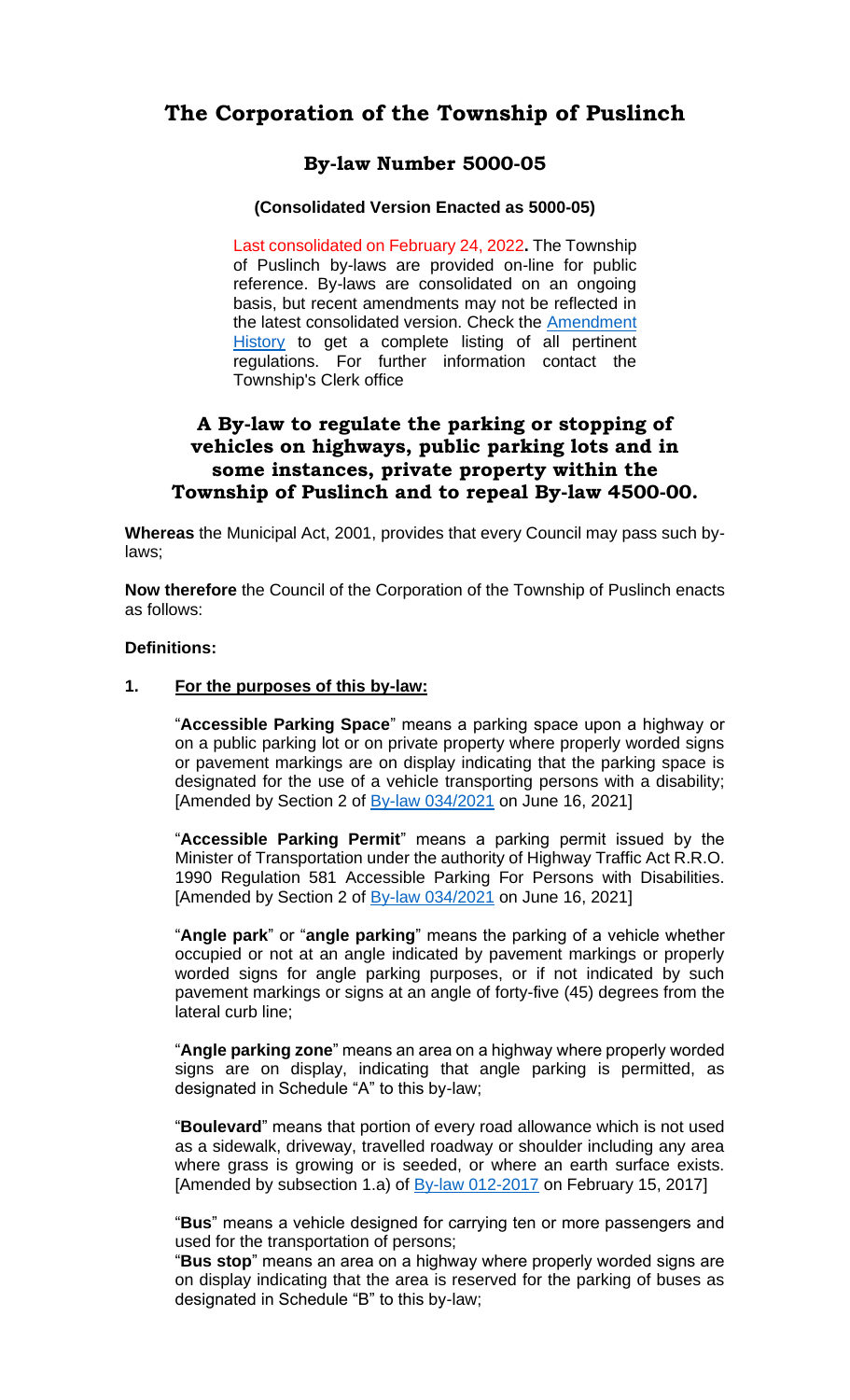"**By-law Enforcement Officer**" means a duly authorized person appointed by the Township of Puslinch for the purpose of enforcing the parking or stopping provisions of this by-law;

"**Commercial motor vehicle**" unless otherwise defined by regulation, means a motor vehicle having attached to it a truck or delivery body and includes an ambulance, a hearse, a casket wagon, a fire apparatus, a bus and a tractor used for hauling purposes on a highway; [Amended by Section 2 of [By-law 034/2021](https://puslinch.ca/wp-content/uploads/2022/02/BL2021-034-Parking-By-law-Amendment.pdf) on June 16, 2021]

#### "**Crosswalk**" means:

- a) that part of a highway at an intersection that is included within the connections of the lateral lines of the sidewalks on opposite sides of the highway measured from the curbs or in the absence of curbs from the edges if the roadway, or
- b) any portion of a highway at an intersection or elsewhere distinctly indicated for pedestrian crossing by signs or by lines or other markings upon the surface of that highway;

"**Designated parking space**" means a parking space upon a highway or on a municipal parking lot or on municipal property where properly worded signs or pavement markings are on display indicating that the parking space is designated for the use of a vehicle displaying a currently valid parking permit issued by the Township of Puslinch as designated in Schedule "C" to this by-law;

"**Driveway**" means an access from a highway to private or public property used by vehicles to enter or leave that highway;

#### "**Emergency vehicle**" means,

- a) a fire department vehicle while responding to a fire alarm or other emergency call; or
- b) a vehicle while used by a person in the lawful performance of his or her duties as a police officer; or
- c) an ambulance while responding to an emergency call or being used to transport a patient or injured person in an emergency situation; or
- d) a cardiac arrest emergency vehicle operated by or under the authority of a hospital.

"**Fire route**" means an area on a highway or on a public parking lot or on private property where properly worded signs are on display indicating that parking is prohibited in order to provide fire department and other emergency vehicles unobstructed access to adjacent properties in the event of fire or other emergency;

"**Highway**" includes a common and public highway, street, avenue, parkway, driveway, square, place, bridge, laneway, viaduct or trestle any part of which is intended for or used by the general public for the passage of vehicles and includes the area between the lateral property lines thereof;

"**Intersection**" means the area embraced within the prolongation or connection of the lateral curb lines or if none then of the lateral boundary lines of two or more highways that join one another at an angle whether or not one highway crosses the other;

"**Municipal parking lot**" means an area not on a highway to which the public has access designated for the purpose of providing parking for vehicles as designated in Schedule "D" to this by-law;

"**No parking zone**" means an area on a highway where properly worded signs are on display indicating that parking is prohibited as designated in Schedule "E" to this by-law;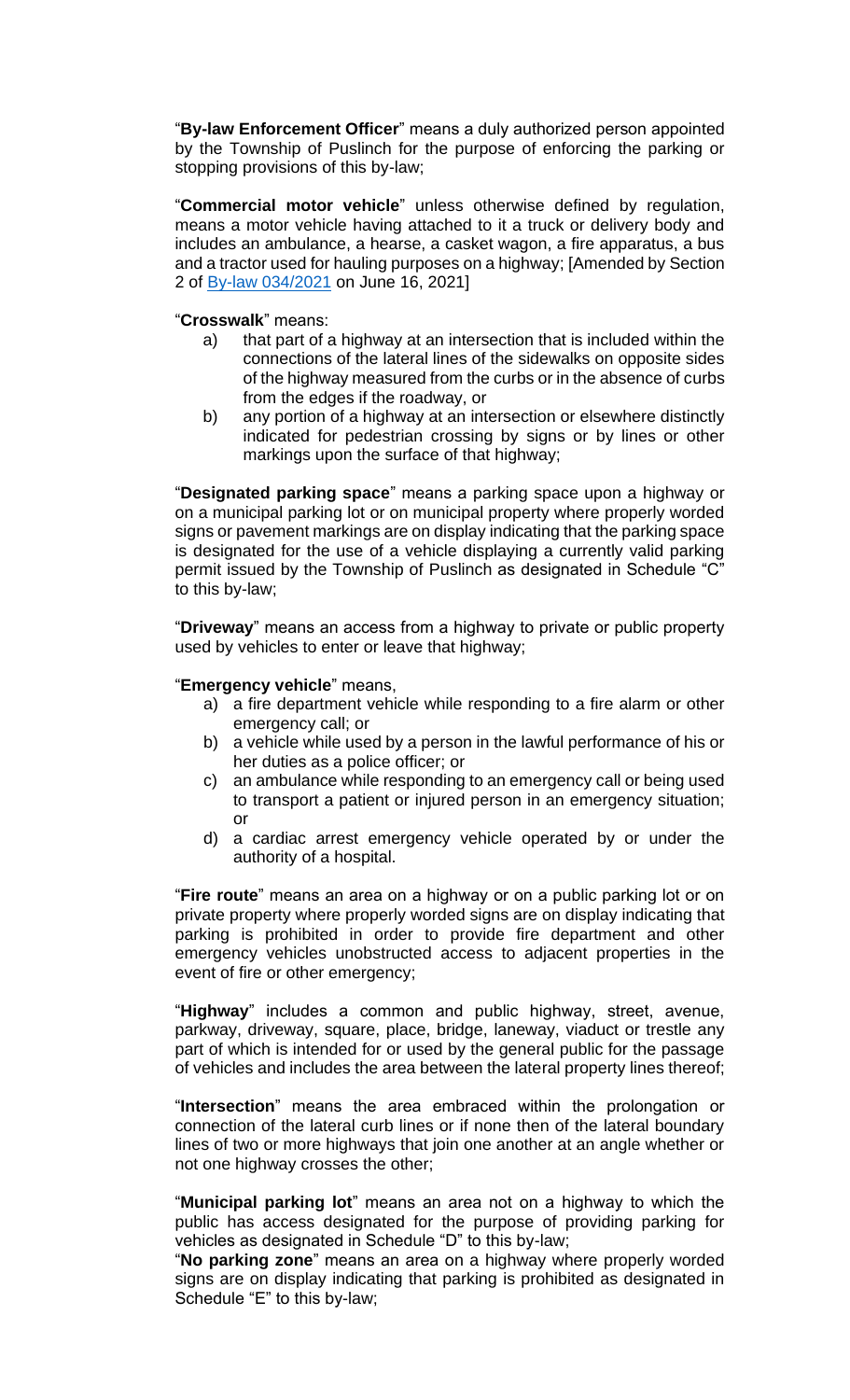"**No stopping zone**" means an area on a highway where properly worded signs are on display indicating that stopping is prohibited as designated in Schedule "F" to this by-law;

**"One way street**" means a highway where properly erected signs are on display indicating that traffic is to proceed in one direction only;

"**Park**" or "**parking**" means the standing of a vehicle whether occupied or not except when standing temporarily for the purpose of and while actually engaged in loading or unloading merchandise or passengers;

"**Pedestrian crossover**" means any portion of a roadway distinctly indicated for pedestrian crossing by signs on the highway and lines or other markings on the surface of the roadway as prescribed by the regulations; [Amended by Section 5 of  $By-law 034/2021$  on June 16, 2021]

"**Police officer**" means a member of the Wellington County Ontario Provincial Police providing police services to the Corporation of the Township of Puslinch;

"**Roadway**" means the part of the highway that is improved, designed or ordinarily used for vehicular traffic but does not include the shoulder and where a highway includes two or more separate roadways, the term "roadway" refers to any one roadway separately and not to all of the roadways collectively;

"**School bus**" means a bus that,

- a) is painted chrome yellow, and
- b) displays on the front and rear thereof the words "school bus" and on the rear thereof the words "do not pass when signals flashing";

"**School bus loading zone**" means an area on a highway or on private property as designated by Schedule "G" to this by-law where properly worded signs are on display indicating that parking is prohibited in order to provide school bus(es) with the facility to load or discharge passengers;

"**Sidewalk**" means a piece of public property whether paved or not, adjoining a highway intended for the use of pedestrians;

"**Shoulder**" means that portion of every highway which abuts the roadway and which is designed and intended for passage and stopping of motor vehicles which extends no more than 3.6 metres in width from the limit of the roadway [Amended by subsection 1.b) of  $By$ -law 012-2017 on February 15, 2017]

"**Stop**" or "**stopping**" when prohibited, means the halting of a vehicle, even momentarily, whether occupied or not, except when necessary to avoid conflict with other traffic or in compliance with the directions of a police officer or of a traffic control sign or signal;; [Amended by Section 4 of [By](https://puslinch.ca/wp-content/uploads/2022/02/BL2021-034-Parking-By-law-Amendment.pdf)[law 034/2021](https://puslinch.ca/wp-content/uploads/2022/02/BL2021-034-Parking-By-law-Amendment.pdf) on June 16, 2021]

"**Taxicab**" shall mean a motor vehicle which is used for the conveyance of Passengers with a seating capacity of no more than (9) nine but does not include a public vehicle as defined under the Public Vehicles Act, or successor legislation, or a Vehicle for Hire;" [Amended by Section 2 of [By](https://puslinch.ca/wp-content/uploads/2022/02/BL2021-034-Parking-By-law-Amendment.pdf)[law 034/2021](https://puslinch.ca/wp-content/uploads/2022/02/BL2021-034-Parking-By-law-Amendment.pdf) on June 16, 2021]

"**Taxicab stand**" means an area on a highway as designated by Schedule "H" to this by-law where properly worded signs are on display indicating that parking is prohibited in order to provide taxicabs with the facility to load or discharge passengers;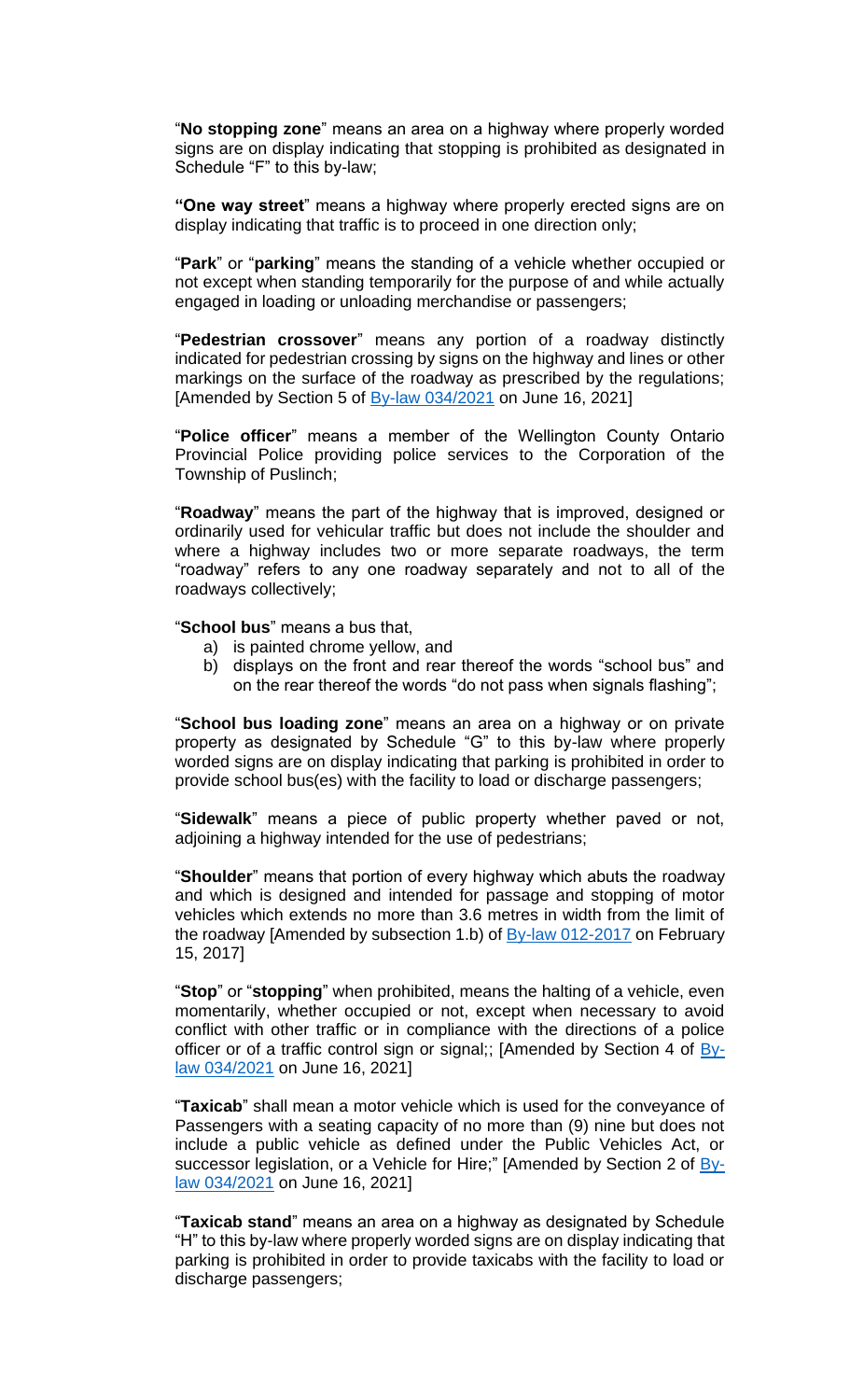"**Temporary no parking zone**" means an area on a highway or on a public parking lot where properly worded signs are on display in accordance with the provisions of Section 2 of this by-law;

"**Time limited parking zone**" means an area on a highway where properly worded signs are on display indicating that parking is restricted to certain times and days as designated in Schedule "I" to this by-law;

"**Traffic control device**" means any sign and/or any highway, curb or sidewalk marking or other device whether temporary or not erected or placed under the authority of the municipality for the purpose of guiding or directing traffic;

"**Vehicle**" includes a motor vehicle, trailer, traction engine, farm tractor, road-building machine, bicycle and any vehicle drawn, propelled or driven by any kind of power, including muscular power, but does not include a motorized snow vehicle or a street car; [Amended by Section 6 of **By-law** [034/2021](https://puslinch.ca/wp-content/uploads/2022/02/BL2021-034-Parking-By-law-Amendment.pdf) on June 16, 2021]

"**Vehicle for Hire**" means a vehicle which provides transportation for a Vehicle for Hire Service; [Added by Section 7 of [By-law 034/2021](https://puslinch.ca/wp-content/uploads/2022/02/BL2021-034-Parking-By-law-Amendment.pdf) on June 16, 2021]

"**Vehicle for Hire Service**" shall mean the use of a Vehicle for Hire for the conveyance of Passengers arranged through a Vehicle for Hire Business; [Added by Section 7 of **By-law 034/2021** on June 16, 2021]

"**Vehicle for Hire Business**" means a business which, through an Electronic Platform, arranges transportation of Passengers by Drivers in a Vehicle for Hire, that is commenced within the boundaries of the County of Wellington for compensation, but does not include:

- (i) Any Taxicab Service or Accessible Taxicab Service;
- (ii) Any bus transportation service;
- (iii) Any carpooling arrangement as defined in the Public Vehicles Act; or
- (iv) Any ambulance, fire truck or other emergency vehicle service;

[Added by Section 7 of **By-law 034/2021** on June 16, 2021]

### **General Provisions**

**2.** Erection of Temporary No Parking Signs

The officer in charge of the Ontario Provincial Police providing police services to the Corporation of the Township of Puslinch or his/her designate shall be responsible for the erection and removal of temporary no parking signs for purposes of fire, disaster, crowd control and any other occurrence which is deemed to be an emergency within the Township of Puslinch.

- **3.** Fire Routes
	- a) A fire route may be located upon a highway, public parking lot or private property where properly worded signs are erected.
	- b) A fire route may be located upon private property that is subject to a municipally approved site plan agreement that designates such private property to be a fire route.
	- c) A fire route may be located upon private property where the property owner has requested the designation of a fire route and that request has received municipal approval.

### **4.** Enforcement and Penalty Provisions

a) The provisions of this by-law shall be enforced pursuant to the provisions set out in Part II of the Provincial Offences Act.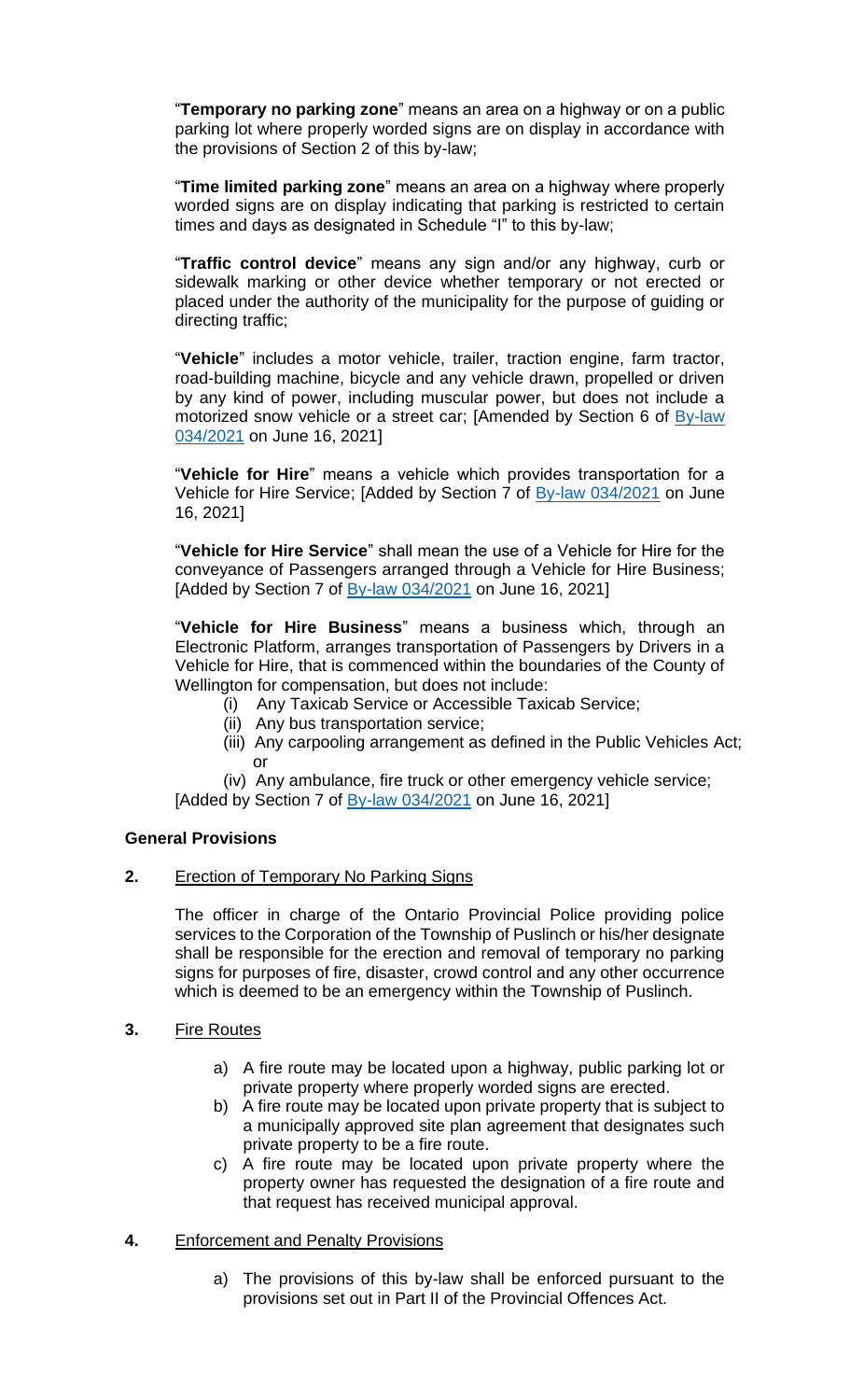- b) Any person violating any of the provisions of this by-law is guilty of an offence and upon conviction shall be subject to a fine, exclusive of costs and all such fines shall be recoverable under the provisions of Part II of the Provincial Offences Act.
- **5.** Voluntary Payment of Fines
	- a) Voluntary payment of a fine for an offence committed under the provisions of this by-law may, upon presentation of the violation tag issued alleging the offence, pay out of Court within 15 days from the date of issuance of the said violation tag, the set fine described upon the face of the tag and upon such payment no further proceedings shall be taken in respect of the alleged offence.
	- b) Voluntary payment of a fine may be made by mail, internet or Phone.

### **6.** Deemed Offence by Vehicle Owner

Where a vehicle has been left parking or stopped in contravention of this by-law the owner of the vehicle even though the owner was not the driver of the vehicle at the time of the contravention of the by-law is guilty of an offence and is liable to the fine prescribed for the offence unless at the time of the offence, the vehicle was in the possession of some person other than the owner without the owner's consent.

**7.** Towing of Illegally Parked Vehicles

Where a vehicle is found parked in contravention of any of the parking provisions of this by-law, a police officer may in addition to attaching a parking infractions notice to the vehicle, cause the vehicle to be taken to and placed or stored in a suitable place and all costs and charges for removing, care and storage thereof, if any, shall be a lien upon the vehicle which may be enforced in the manner provided in Part III of the *Repair and Storage Liens Act.*

**8.** Exemptions

The provisions of this by-law shall not, if compliance therewith would be impractical, apply to:

- a) An emergency vehicle, or
- b) A vehicle registered to a municipal corporation or registered to a utility, while actually performing work on behalf of a municipal corporation within the County of Wellington; or while responding to an emergency, or
- c) When the driver or operator of a vehicle is in compliance with the direction of a police officer or of a traffic control device.

### **9.** Parking Offences

Within the Township of Puslinch,

- **9.1** No person shall park a vehicle upon a highway or on a municipal parking lot in a no parking zone.
- **9.2** No person shall park a vehicle upon a highway less than 1 metre from either edge of a driveway.
- **9.3** No person shall park a vehicle upon a highway in front of the entrance to a driveway so as to prevent ingress to or egress from such driveway.
- **9.4** No person shall park a vehicle upon a highway or on a municipal parking lot or on private property, in a fire route.
- **9.5** No person shall park a vehicle upon a highway within 3 metres of a point on the curb or edge of a highway nearest to a fire hydrant.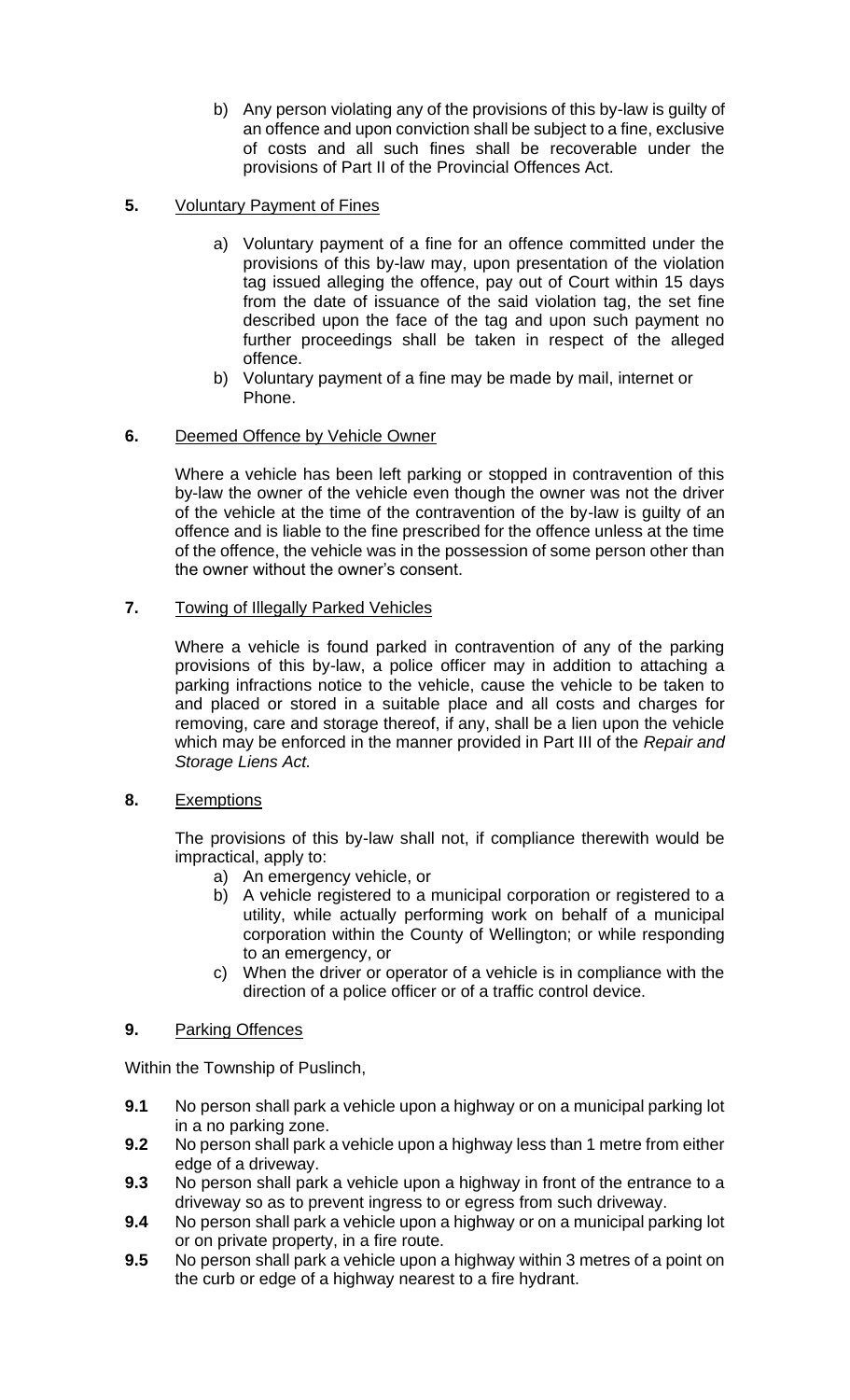- **9.6** No person shall park a vehicle upon a highway with its left wheels or runners as the case may be adjacent to the curb of the highway or where no curb exists the edge of the highway unless otherwise permitted by a traffic control device.
- **9.7** No person shall park a vehicle upon a highway or Municipal Lot in a time limited parking zone for a period of time in excess of the time designated in Schedule "I" to this by-law. [Amended by Section 4 of [By-law 034/2021](https://puslinch.ca/wp-content/uploads/2022/02/BL2021-034-Parking-By-law-Amendment.pdf) on June 16, 2021]
- **9.8** No person shall park a vehicle upon a highway or Municipal lot in a time limited parking zone during a prohibited time as designated in Schedule "I" to this by-law. [Amended by Section 5 of  $\frac{By-law 034/2021}{Byl}$  on June 16, 2021]
- **9.9** No person shall park a vehicle upon a highway with the vehicles right side further than 0.15 metres from the curb of the highway or where no curb exists, the edge of the highway.
- **9.10** No person shall park a vehicle upon a highway or on a municipal parking lot between the hours of 2:00 a.m. and 6:00 a.m. of any day during the months of November, December, January, February and March of any year.
- **9.11** No person shall park a vehicle upon a highway where painted guide lines exist for the purpose of facilitating parking except within such guide lines.
- **9.12** No person shall park a vehicle upon a highway where parking is permitted under the provisions of this by-law for an unreasonable length of time and in no case for a period longer than 24 consecutive hours.
- **9.13** No person shall park a vehicle on a municipal parking lot for an unreasonable length of time and in no case for a period longer than 24 consecutive hours.
- **9.14** No person shall park a vehicle upon a highway or on a municipal parking lot in a temporary no parking zone.
- **9.14.1** No offence shall be created if the vehicle described in Section 9.14 of this by-law was parked in the temporary no parking zone prior to the erection of temporary no parking signs unless the operator of the vehicle has been requested to move such vehicle by a police officer or by-law enforcement officer and has refused to do so.
- **9.15** No person shall park a vehicle on a sidewalk.
- **9.16** No person shall park a vehicle upon a highway within an intersection.
- **9.17** No person shall park a vehicle upon a highway within 9 metres of an intersection.
- **9.18** No person shall park a vehicle upon a highway in a taxicab stand.
- **9.19** No person shall park a vehicle other than a school bus upon a highway in a school bus loading zone.
- **9.20** No person shall park a vehicle upon a highway in a pedestrian crossover.
- **9.21** No person shall park a vehicle upon a highway within 9 metres of a pedestrian crossover.
- **9.22** No person shall park a vehicle upon a highway in a crosswalk.
- **9.23** No person shall park a vehicle upon a highway within 9 metres of a crosswalk.
- **9.24** Where boulevard parking is permitted no person shall park a vehicle upon the abutting highway or any part thereof.
- **9.25** No person shall park a vehicle upon a roadway in such a manner as to leave available less than 3 metres of the width of the roadway for free movement of vehicular traffic.
- **9.26** No person shall park a vehicle upon a highway on the roadway side of any vehicle stopped or parked at the edge or curb of the highway.
- **9.27** No person shall park a vehicle other than a bus upon a highway in a bus stop.
- **9.28** No person shall park a vehicle upon a highway for the purpose of repairing, washing or maintenance of the vehicle other than in an emergency.
- **9.29** No person shall park a vehicle upon a bridge unless otherwise permitted by a traffic control device.
- **9.30** No person shall park a vehicle upon a highway or on a municipal parking lot so as to obstruct an access ramp provided for the use of an accessible persons. [Amended by Section 6 of [By-law 034/2021](https://puslinch.ca/wp-content/uploads/2022/02/BL2021-034-Parking-By-law-Amendment.pdf) on June 16, 2021]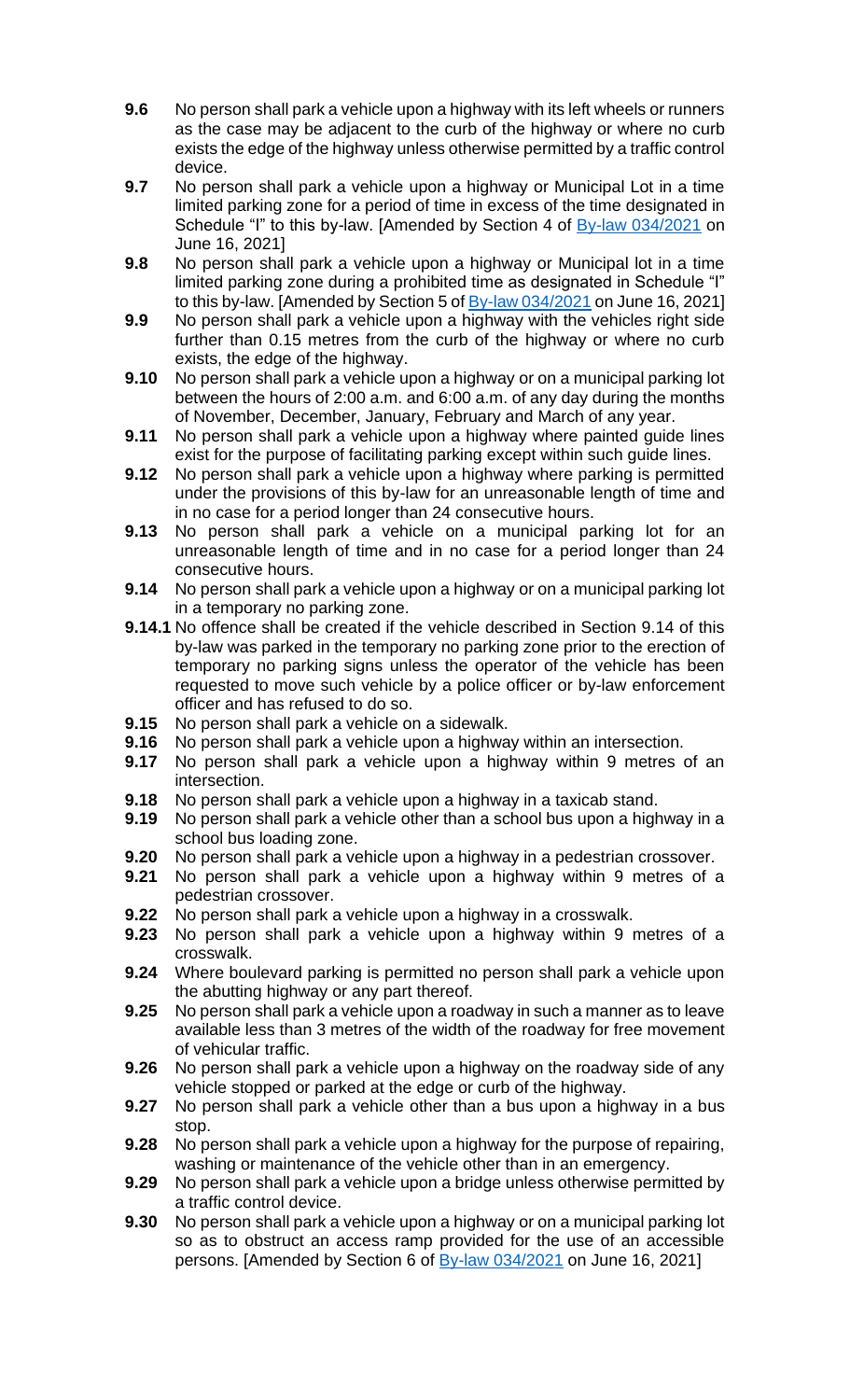- **9.31** No person shall park a vehicle upon a highway within an angle parking zone, except at the angle indicated by markings painted upon the highway for that purpose or as indicated by properly worded signs.
- **9.32** No person shall park a vehicle upon a highway or on a municipal parking lot or on private property in an accessible parking space unless that vehicle is transporting persons with disabilities and also displays a valid accessible parking permit issued by the Ontario Ministry of Transportation. [Amended by Section 7 of **By-law 034/2021** on June 16, 2021]
- **9.33** No person shall park a commercial motor vehicle upon a highway between the hours of 1:00 a.m. and 6:00 a.m. of the same day for a period of time longer than one hour other than upon a section of highway which is under construction.
- **9.34** No person shall park a commercial motor vehicle on a municipal parking lot unless otherwise permitted by a traffic control device.
- **9.35** No person shall park a vehicle upon a highway within 15 metres of any railroad crossing.
- **9.36** No person shall park a vehicle in a designated parking space unless that vehicle displays a currently valid parking permit issued by the Township of Puslinch.
- **9.37** No person shall park a vehicle upon a highway in such a manner as to interfere with the movement of traffic or the clearing of snow from the highway.
- **9.38** No person shall park a vehicle on a highway designated as a one way street other than with the vehicle facing in the direction in which it is permitted to proceed.
- **9.39** Where parking is permitted on either or both sides of a highway designated as a one way street the vehicle operator shall park the vehicle with its wheels or runners as the case may be no further than 0.15 metres from the curb of the highway or where no curb exists the edge of the highway.
- **9.40** No person shall park a vehicle on a boulevard. [Amended by Section 2 of [By-law 012-2017](https://puslinch.ca/wp-content/uploads/2022/02/BL2017-012-Amend-BY-law-5000-05-being-the-parking-by-law.pdf) on February 15, 2017]

### **10.** Stopping Offences

Within the Township of Puslinch,

- **10.1** No person shall stop a vehicle upon a highway in a no stopping zone**.**
- **10.2** No person shall stop a vehicle upon a highway on the roadway side of any vehicle stopped or parked at the edge or curb of that highway.
- **10.3** No person shall stop a vehicle upon a highway within 9 metres of an intersection.
- **10.4** No person shall stop a vehicle other than a bus upon a highway in a bus stop.
- **10.5** No person shall stop a vehicle, other than a school bus upon a highway in a school bus loading zone.
- **10.6** No person shall stop a vehicle upon a highway with its left wheels or runners as the case may be adjacent to the curb of the highway or where no curb exists the edge of the highway unless otherwise permitted by a traffic control device.

### **Severability**

**11.** If a court of competent jurisdiction should declare any section or part of a section of this by-law to be invalid such section or part of a section shall not be construed as having persuaded or influenced Council to pass the remainder of the by-law and it is hereby declared that the remainder of the by-law shall be valid and shall remain in force.

### **Repeal of By-laws**

**12.** By-Law number 4500-00 is hereby repealed.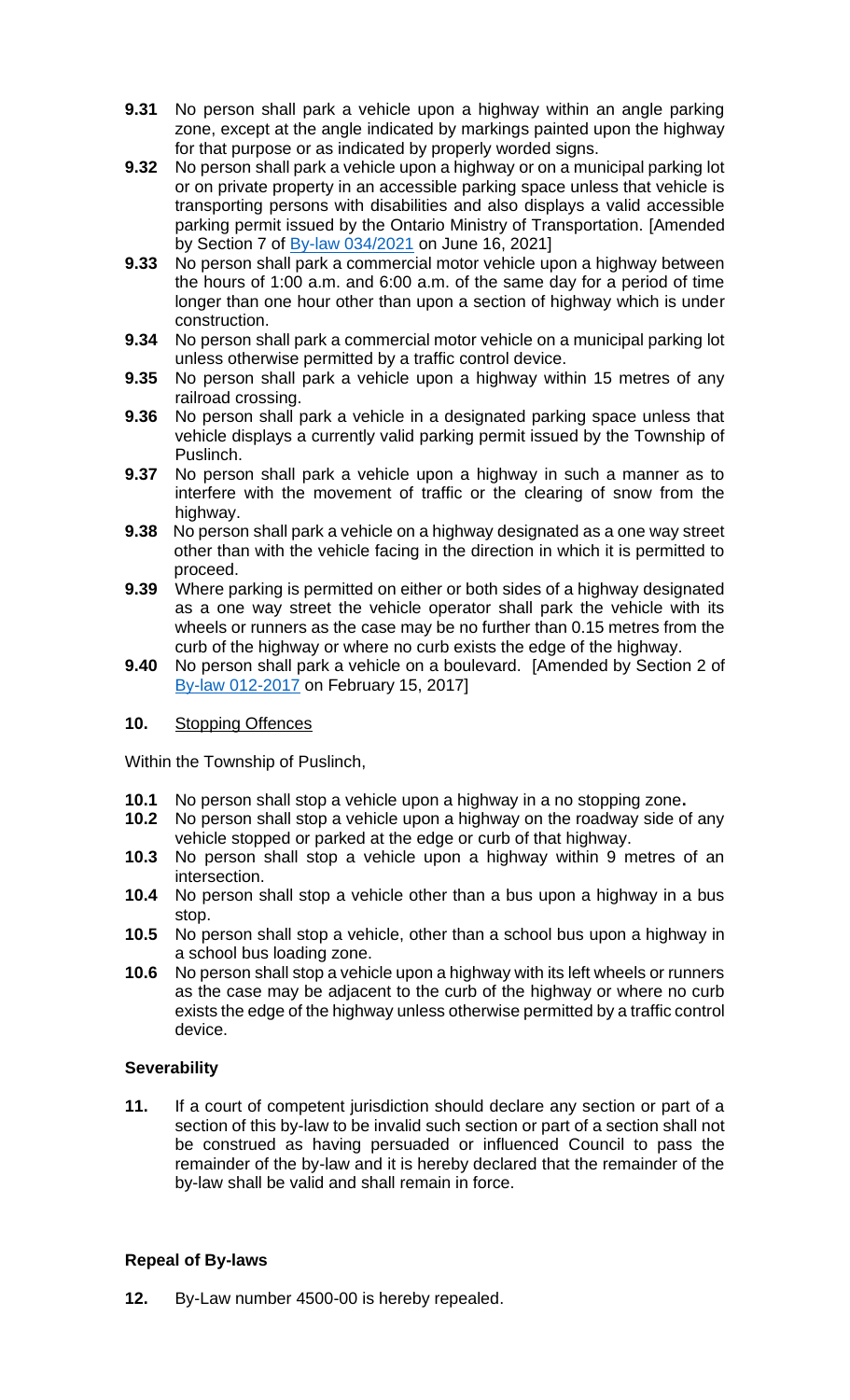Read a first and second time this 16<sup>th</sup> day of February, 2005.

Read a third time and finally passed this 16<sup>th</sup> day of February, 2005.

 $\qquad \qquad \qquad \qquad$ 

Mayor Brad Whitcombe

Crisia Lui

CAO/Clerk-Treasurer, Brenda Law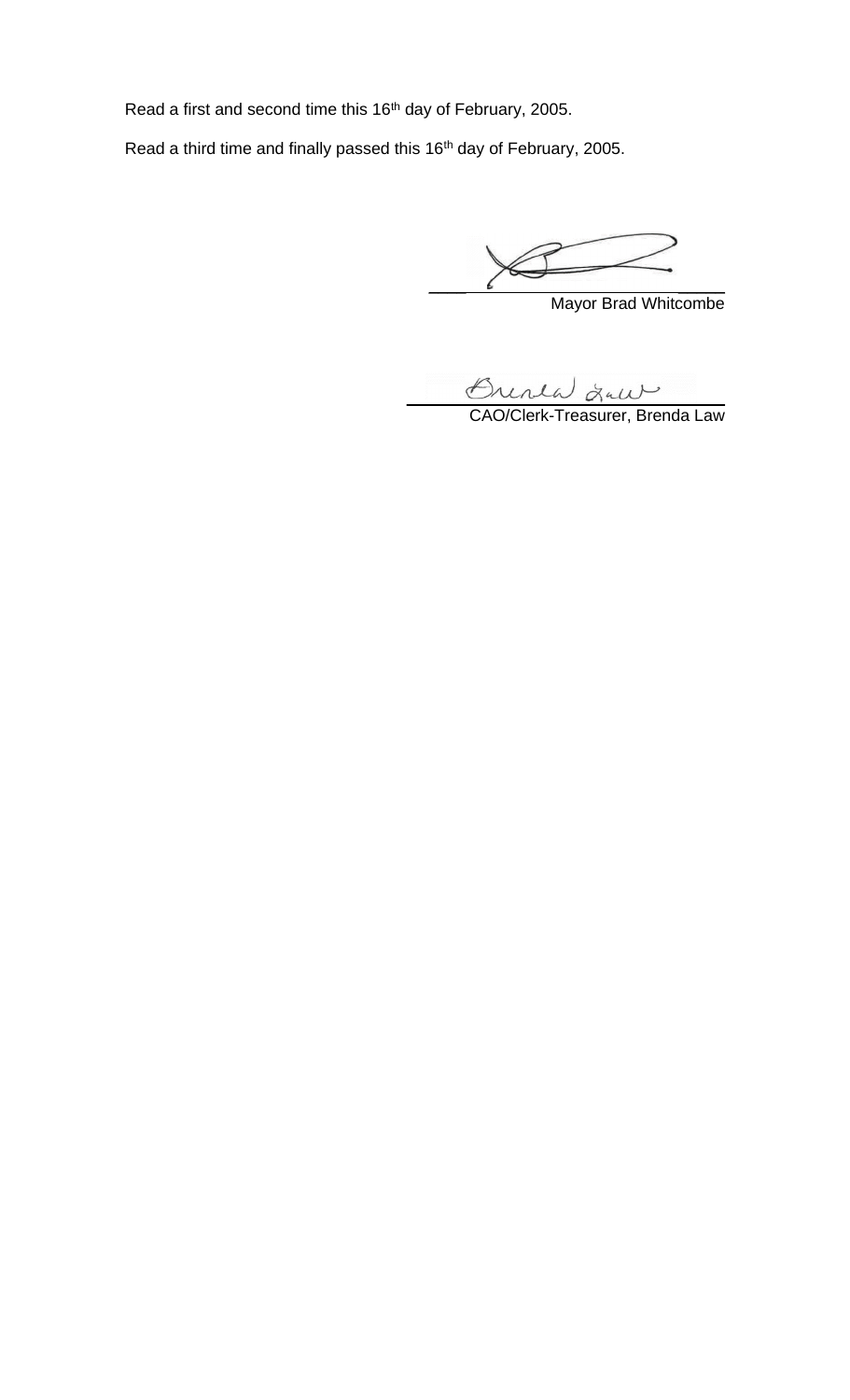## **By-law 5000-05**

### **Schedule "A"**

## **Angle Parking Zones**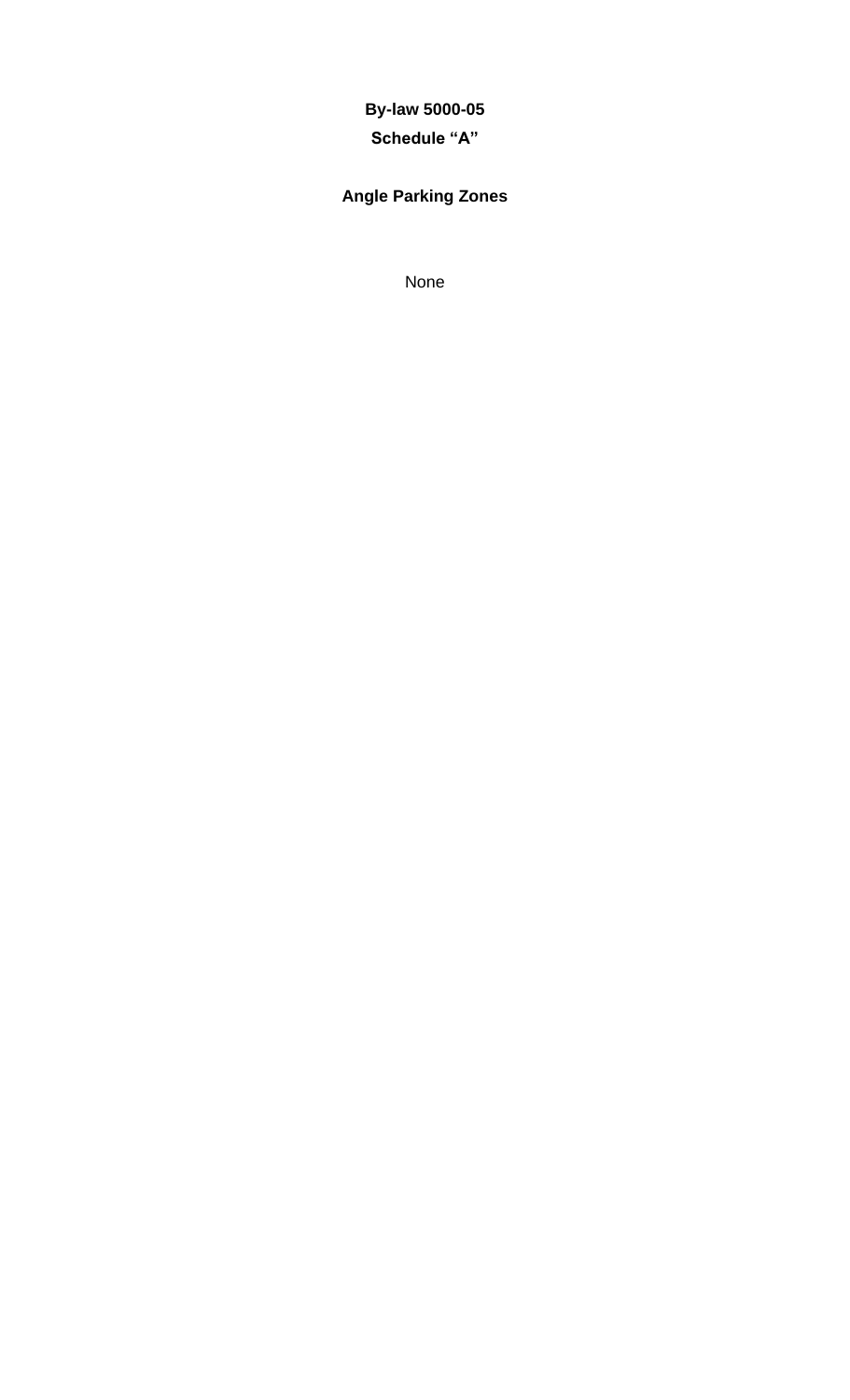**By-law 5000-05 Schedule "B"**

## **Bus Stops**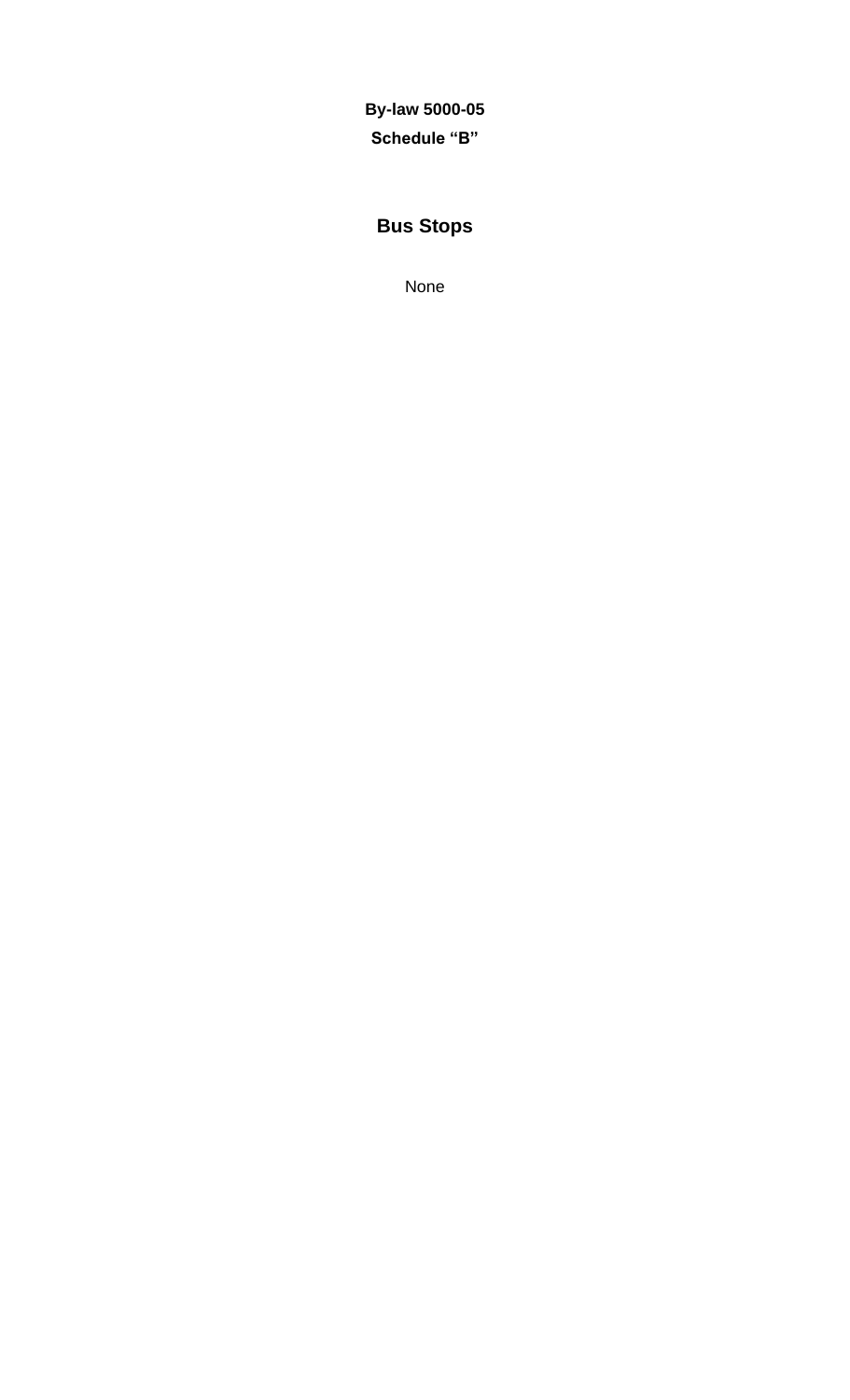# **By-law 5000-05**

## **Schedule "C"**

## **Designated Parking Spaces**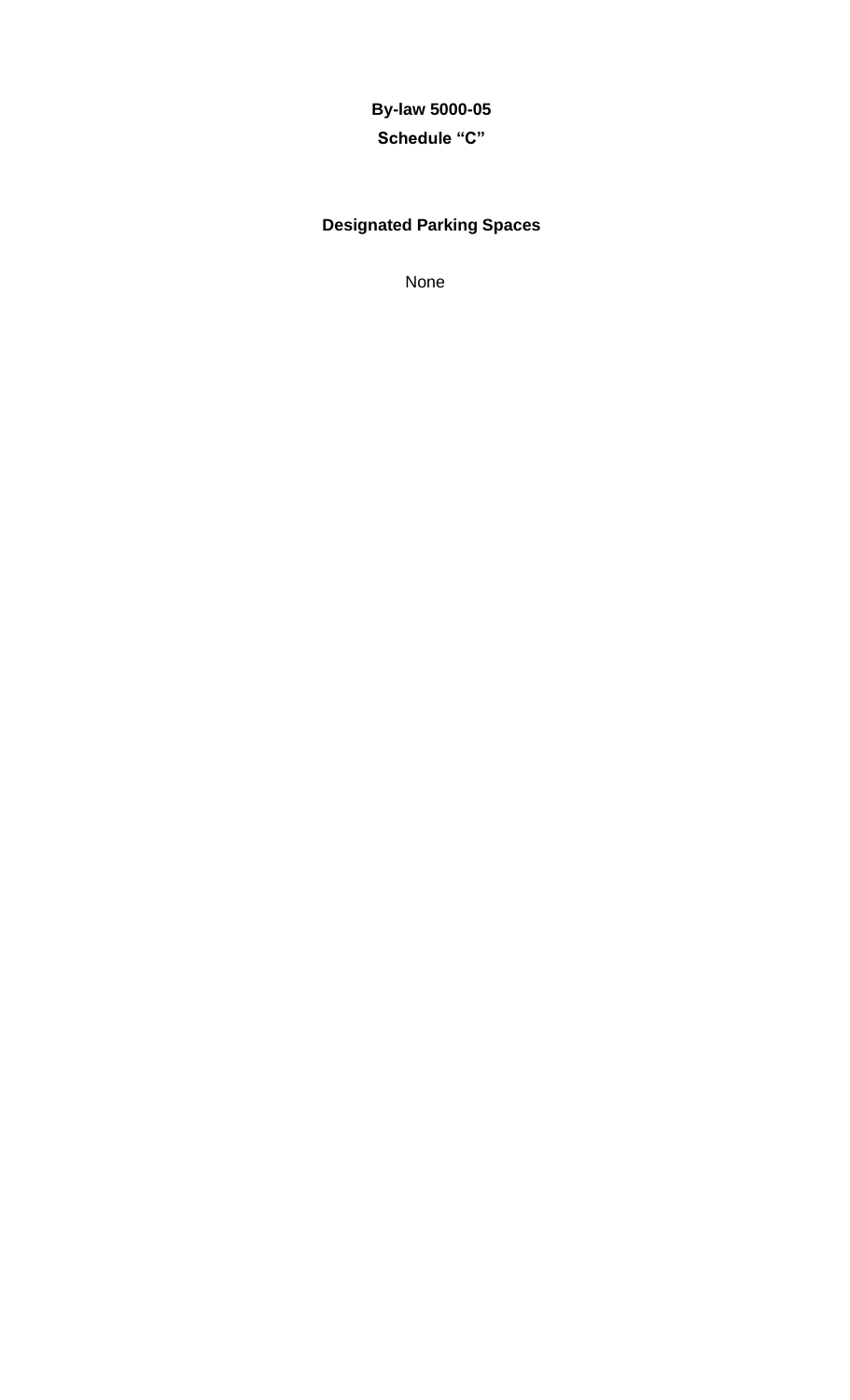#### **TOWNSHIP OF PUSLINCH By-law No. 5000-05 SCHEDULE D**

#### **MUNICIPAL PARKING LOTS**

- z ż. ý. È,  $\stackrel{\scriptscriptstyle \lambda}{\scriptscriptstyle \gamma}_0$  $\mathcal{S}_{C}$  $\overline{\mathbf{r}}$ Aberfoyle ,<br>S TADA s. l co æ OCK RO ¦e  $\hat{z}$ Old Brock RD: ■ Aberfoyle  $cc$ ų kg  $|P|$  $\frac{1}{\sqrt{2}}$ Þ, 7396 v  $\hat{\gamma}$ Puslinch Community r<br>Pos Z.  $\overline{2}$ /8) بكير 3388 ç, s, 148<br>S n. È z, r. A 34  $\hat{\mathcal{O}}_{\widehat{J}}$ ఫ్టర్ 小心
- **1. Puslinch Community Grounds Complex, 23 Brock Rd. South, Puslinch**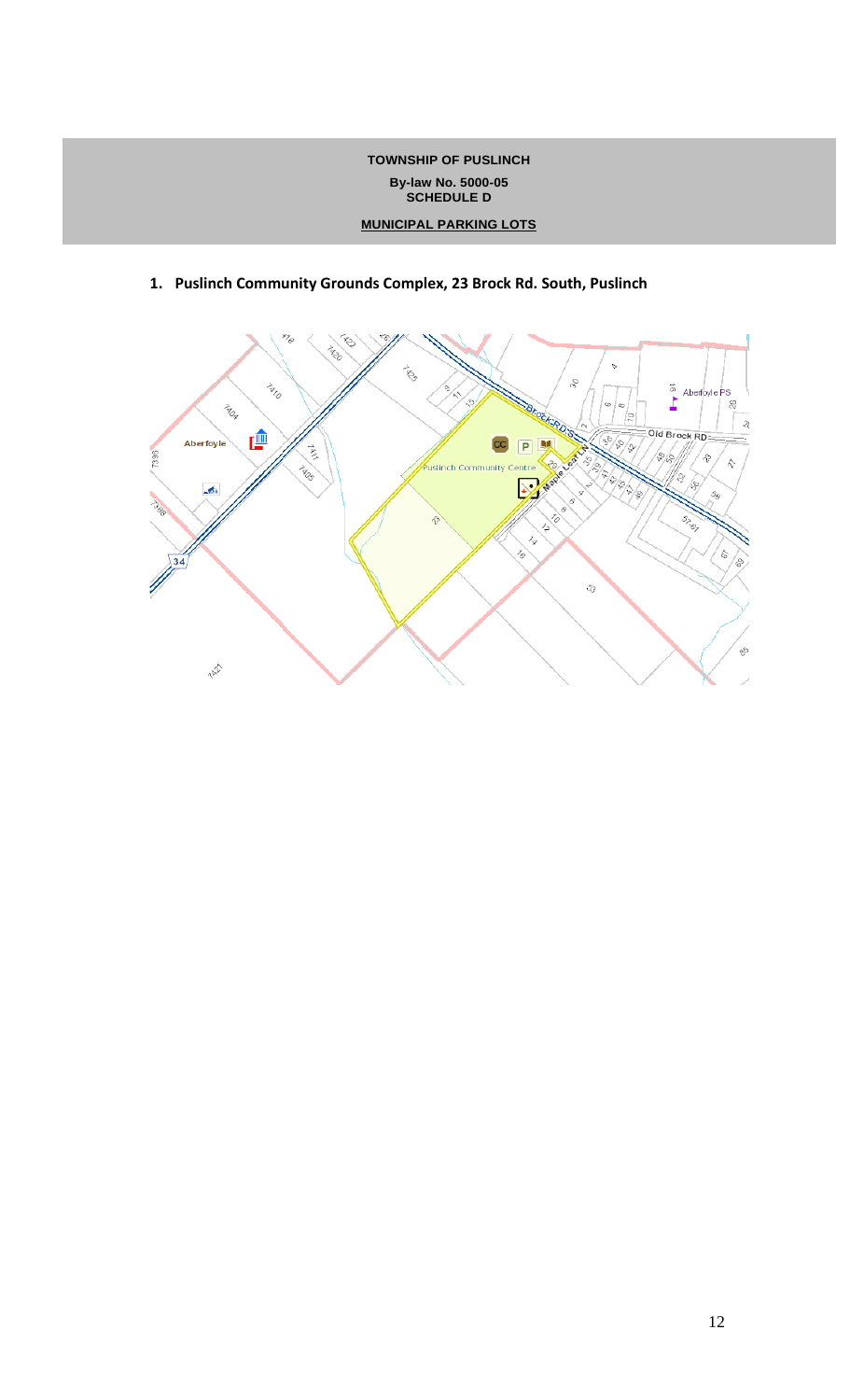

**2. Administration, Public Works, and Fire Department Facility, 7404 Wellington Rd. 34, Puslinch**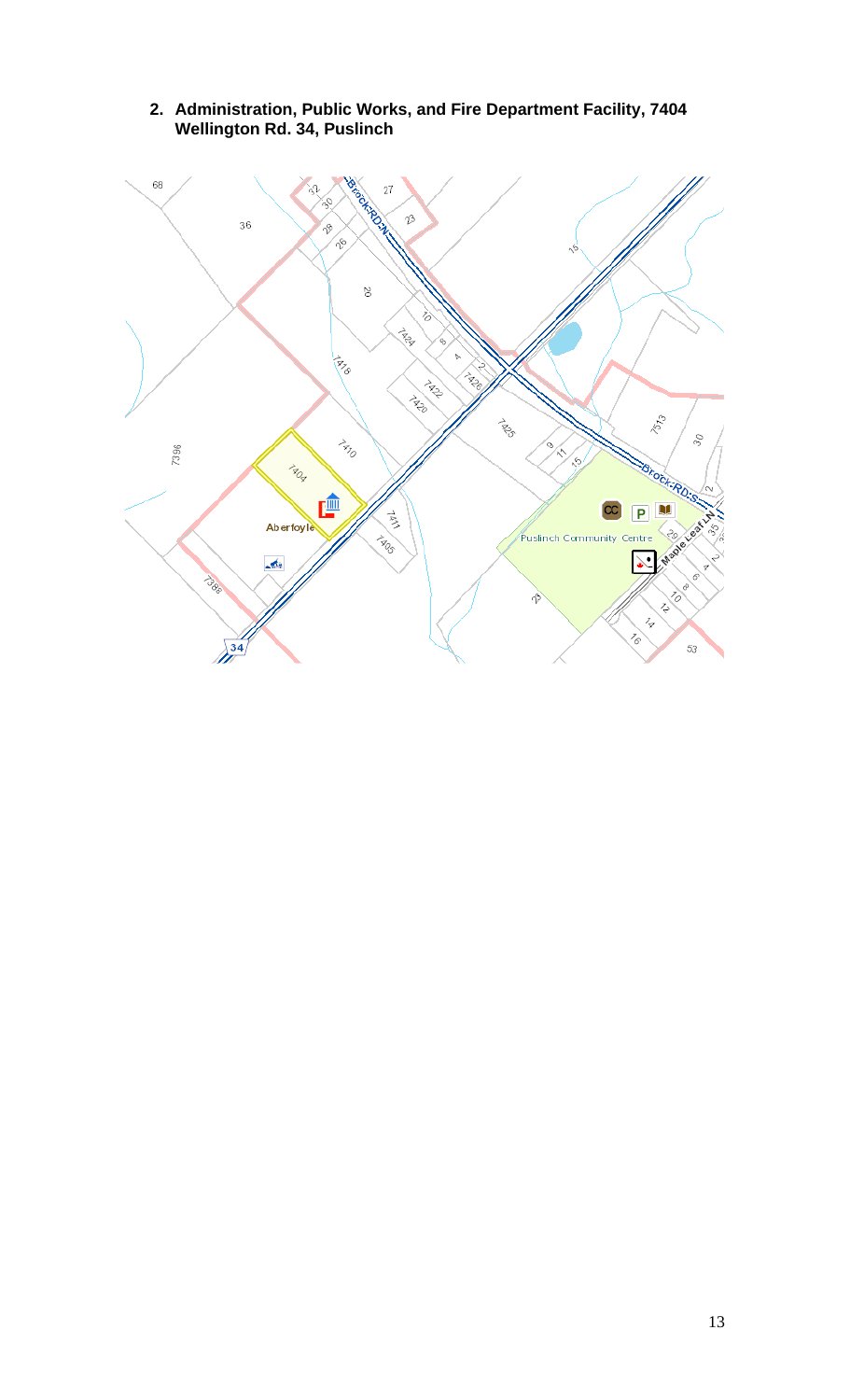### **3. Old Morriston Park, 9 Main Street, Morriston**

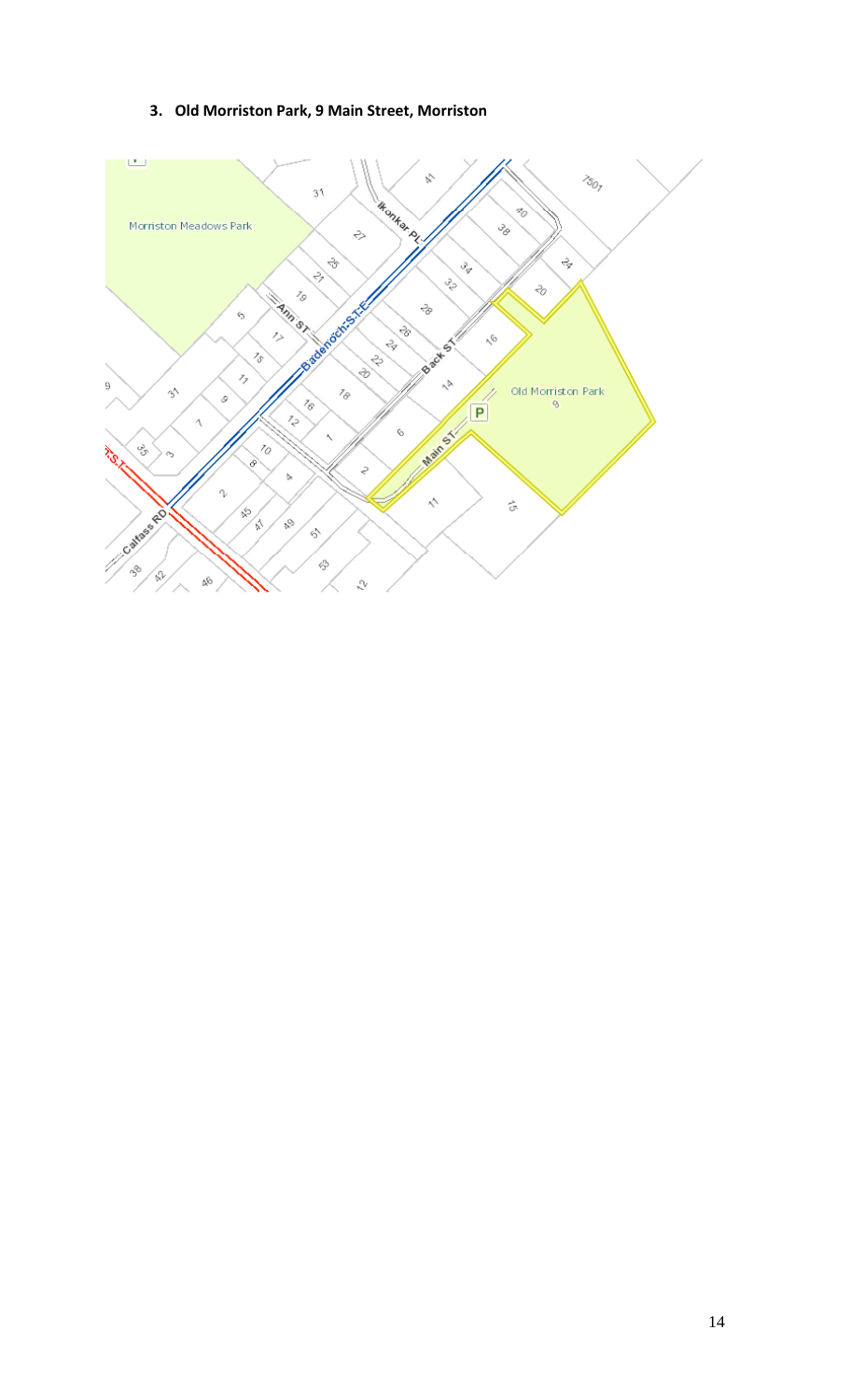## **4. Morriston Meadows Park (no municipal address; Block 50, Pan 784)**

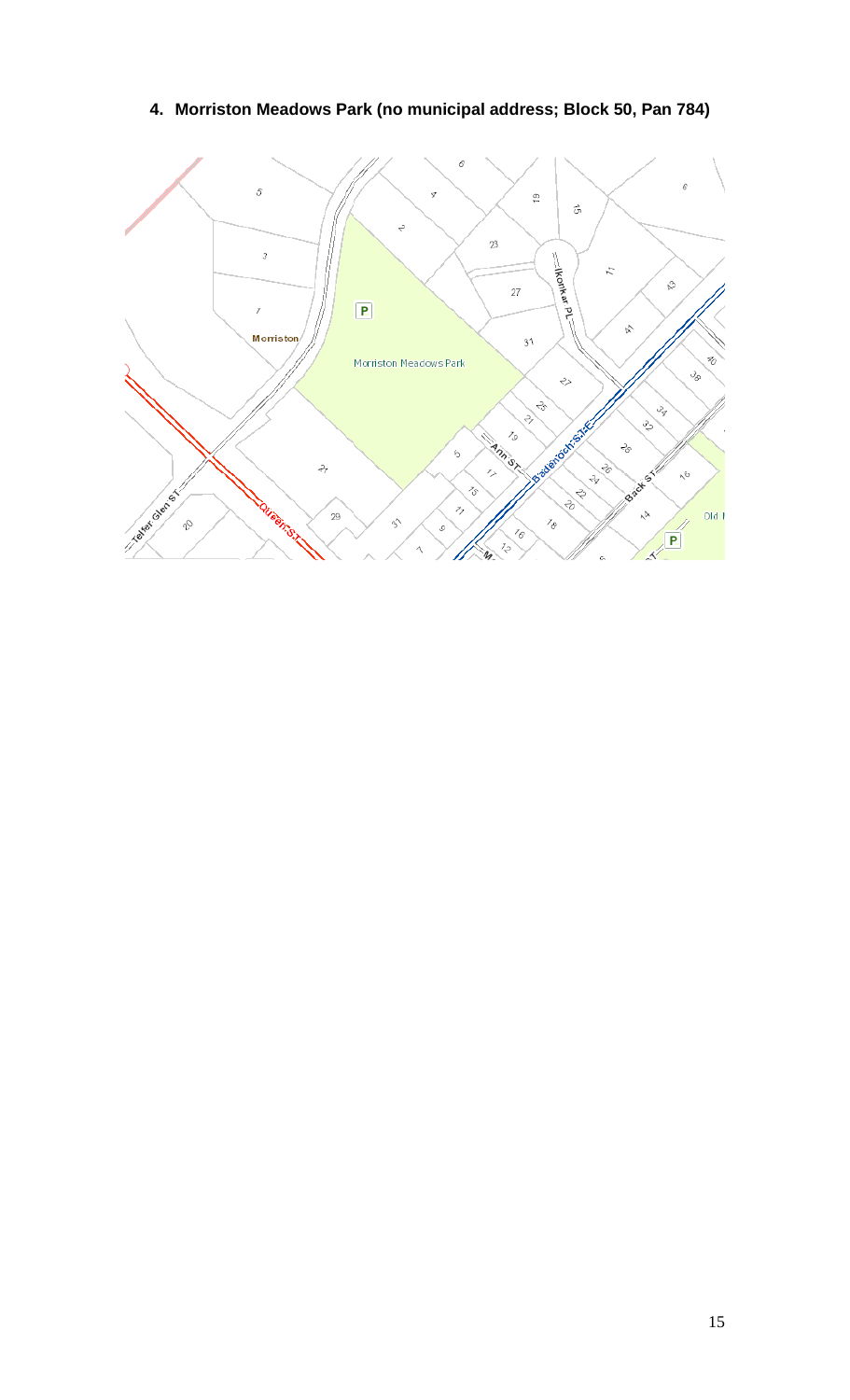**5. Badenoch Soccer Park, 4227 Watson Rd South, Puslinch**

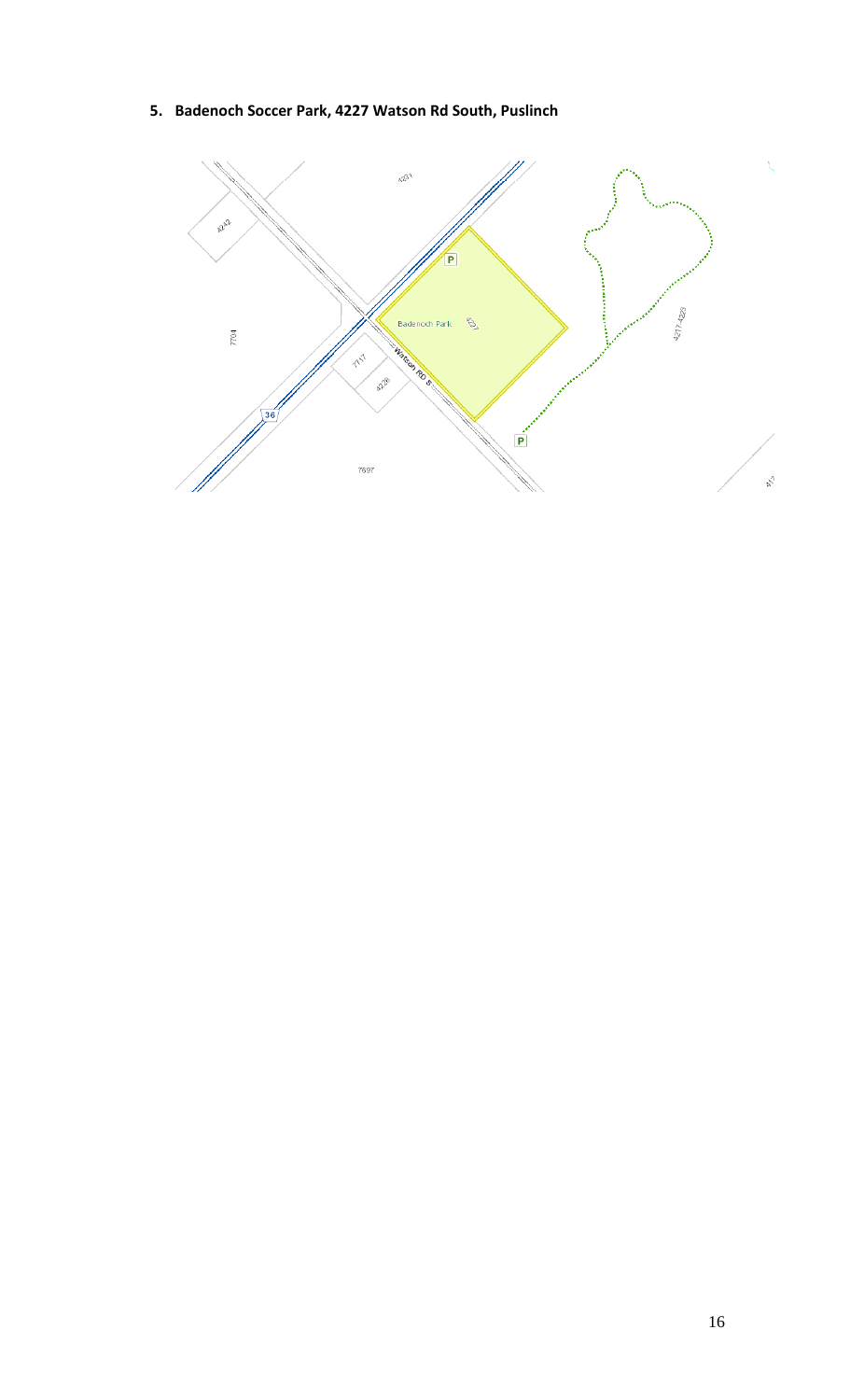#### **TOWNSHIP OF PUSLINCH By-law No. 5000-05 SCHEDULE E**

#### **[Amended by Section 2 of [By-law 045/2021](https://puslinch.ca/wp-content/uploads/2022/02/BL2021-045-Parking-By-law-Amendment.pdf) on September 1, 2021]**

### **NO PARKING AT ANY TIME – SIGNS ON DISPLAY**

| Column 1<br>Highway(s) | Column <sub>2</sub><br><b>Location From</b>                             | Column 3<br><b>Location To</b>             | Column 4<br>Side(s) |
|------------------------|-------------------------------------------------------------------------|--------------------------------------------|---------------------|
| Concession 7           | Gore Rd                                                                 | A point 600 meters north                   | <b>Both Sides</b>   |
| Currie Dr              | Highway 6                                                               | Wellington Rd 36                           | <b>Both Sides</b>   |
| Liang Ct               | Currie Dr                                                               | It's limit.                                | <b>Both Sides</b>   |
| Ochs Dr                | Currie Dr                                                               | Wellington Rd 36                           | <b>Both Sides</b>   |
| Nicholas Beaver Rd.    | Wellington Rd. 46                                                       | Tawse Pl.                                  | <b>Both sides</b>   |
| Victoria St            | Church St.                                                              | Calfass Rd.                                | East side           |
| Gore Rd                | Lennon Rd.                                                              | Concession 7                               | North side          |
| Concession 7           | McLean Rd.                                                              | Concession 2A                              | West side           |
| Concession 2           | Sideroad 10                                                             | Wellington Rd 32                           | <b>Both sides</b>   |
| Concession 1           | <b>McCormicks Lane</b>                                                  | Townline Rd.                               | <b>Both sides</b>   |
| Townline Rd.           | Wellington Rd 34                                                        | <b>Roszell Rd</b>                          | <b>Both sides</b>   |
| McLean Rd. E           | Wellington Rd 46                                                        | Winer Rd.                                  | <b>Both sides</b>   |
| Niska Rd.              | Niska Rd. Bridge                                                        | A point 90 meters west                     | <b>Both sides</b>   |
| Niska Rd.              | Intersection of Whitelaw Rd A point 500 meters east<br>and Niska Road   |                                            | <b>Both sides</b>   |
| Sideroad 10 N          | Intersection of Whitelaw Rd A point 200 meters south-<br>and Niska Road | east                                       | <b>Both sides</b>   |
| Calfass Rd.            | Victoria St.                                                            | Concession 7                               | <b>Both Sides</b>   |
| Telfer Glen St.        | Brock Road S. (Hwy 6)                                                   | The western terminus of<br>Telfer Glen St. | <b>Both Sides</b>   |
| Settlers Ct.           | Calfass Rd.                                                             | Telfer Glen St.                            | <b>Both Sides</b>   |
| Winer Ct               | Ochs Dr                                                                 | It's limit                                 | <b>Both Sides</b>   |
| Watson Rd. S           | Wellington Rd. 34                                                       | A point 900 meters north                   | <b>East Side</b>    |

#### **NO PARKING ZONES (CERTAIN TIMES & DAYS)**

| Column 1<br>Highway(s) | Column 2<br>Side(s) | Column 3<br>Between                                                                                                | Column 4<br><b>Prohibited Times of Days</b>                                              |
|------------------------|---------------------|--------------------------------------------------------------------------------------------------------------------|------------------------------------------------------------------------------------------|
| Old Brock Rd.          | South Side          | The West limit of the West<br>driveway to the East Limit of<br><b>East Driveway of Aberfoyle</b><br>Public School. | 8:00 a.m. to 9:00 am<br>2:30 PM to 3:30 PM<br>Monday to Friday<br>September 1 to June 30 |
| Old Brock Rd.          | North Side          | The West limit of the West<br>driveway of Aberfoyle Public<br>School to a point 40 meters<br>West.                 | 8:00 a.m. to 9:00 am<br>2:30 PM to 3:30 PM<br>Monday to Friday<br>September 1 to June 30 |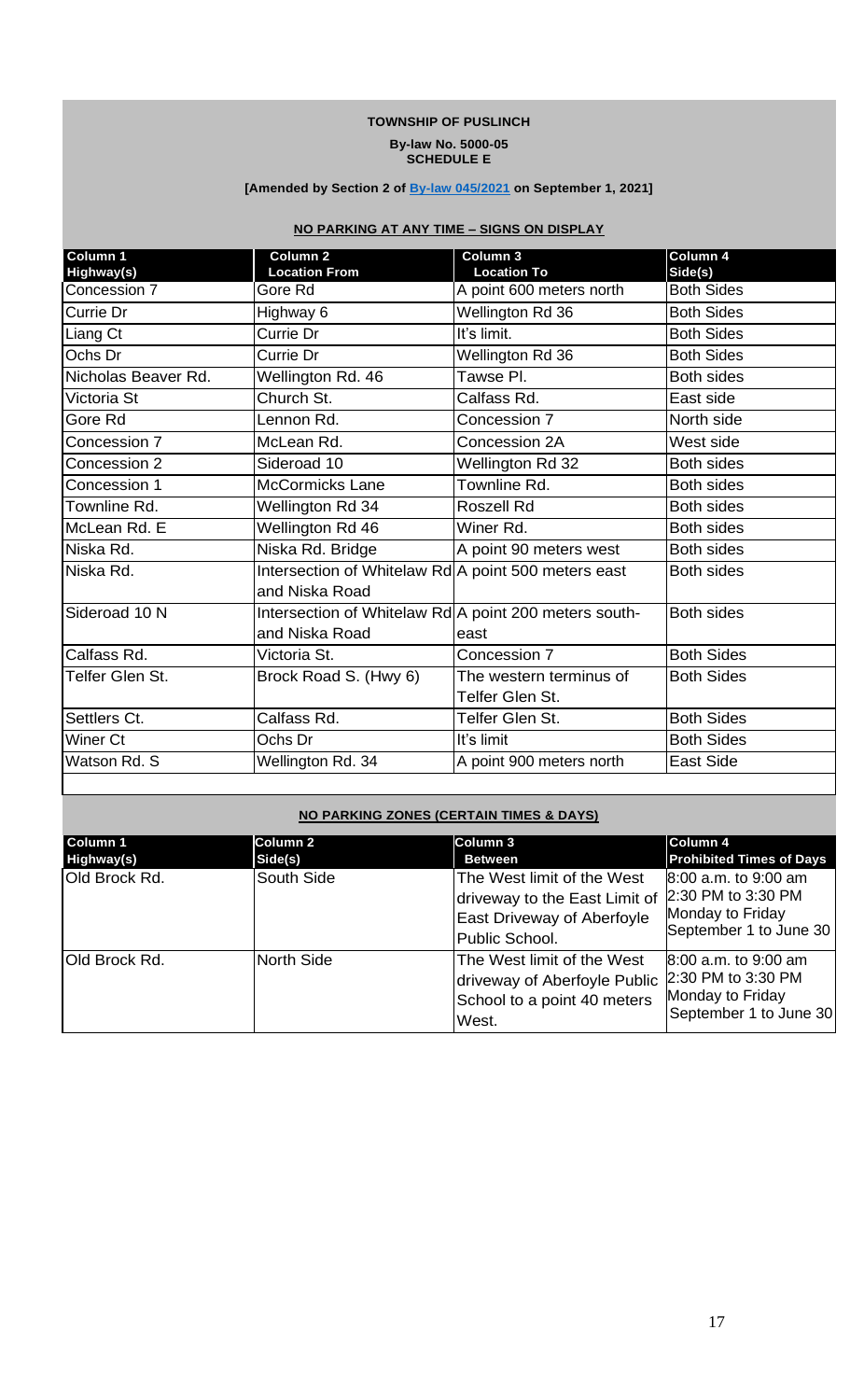#### **TOWNSHIP OF PUSLINCH By-law No. 5000-05 SCHEDULE F**

#### **[Amended by Section 2 of [By-law 045/2021](https://puslinch.ca/wp-content/uploads/2022/02/BL2021-045-Parking-By-law-Amendment.pdf) on September 1, 2021]**

### **NO STOPPING AT ANY TIME – SIGNS ON DISPLAY**

| Column 1<br>Highway(s) | <b>Column 2</b><br><b>Location From</b> | Column 3<br><b>Location To</b>                    | <b>Column 4</b><br>Side(s) |
|------------------------|-----------------------------------------|---------------------------------------------------|----------------------------|
| Cockburn ST            | Old Brock Rd                            | To a point 9 meters south of<br>the intersection. | <b>Both Sides</b>          |
| Cockburn ST            | <b>Brock Rd S</b>                       | To a point 9 meters north of<br>the intersection. | <b>Both Sides</b>          |
| Old Brock Rd           | Cockburn ST                             | To it's Eastern limit.                            | <b>Both sides</b>          |
| Old Brock Rd           | <b>Brock RD S</b>                       | A point 9 meters north of the<br>intersection     | <b>Both sides</b>          |
| Old Brock Rd.          | Cockburn St                             | To a point 9 meters west of<br>the intersection.  | <b>Both Sides</b>          |
| Watson Rd. S           | Wellington Rd. 34                       | A point 900 meters north                          | <b>East Side</b>           |

#### **NO STOPPING ZONES (CERTAIN TIMES & DAYS)**

| Column 1<br>Highway(s) | Column 2<br>Side(s) | Column 3<br><b>Between</b>                                                                                  | Column 4<br><b>Prohibited Times of Days</b>                                                |
|------------------------|---------------------|-------------------------------------------------------------------------------------------------------------|--------------------------------------------------------------------------------------------|
| <b>Old Brock Rd.</b>   | <b>Both Sides</b>   | 16 Old Brock Rd to its<br>western limit.                                                                    | $8:00$ a.m. to 9:00 am<br>2:30 PM to 3:30 PM<br>Monday to Friday<br>September 1 to June 30 |
| Old Brock Rd.          | North Side          | The West limit of the West<br>driveway to the East Limit of<br>East Driveway of Aberfoyle<br>Public School. | 8:00 a.m. to 9:00 am<br>2:30 PM to 3:30 PM<br>Monday to Friday<br>September 1 to June 30   |
| Cockburn St            | <b>Both Sides</b>   | Old Brock Rd to Brock Rd S                                                                                  | 8:00 a.m. to 9:00 am<br>2:30 PM to 3:30 PM<br>Monday to Friday<br>September 1 to June 30   |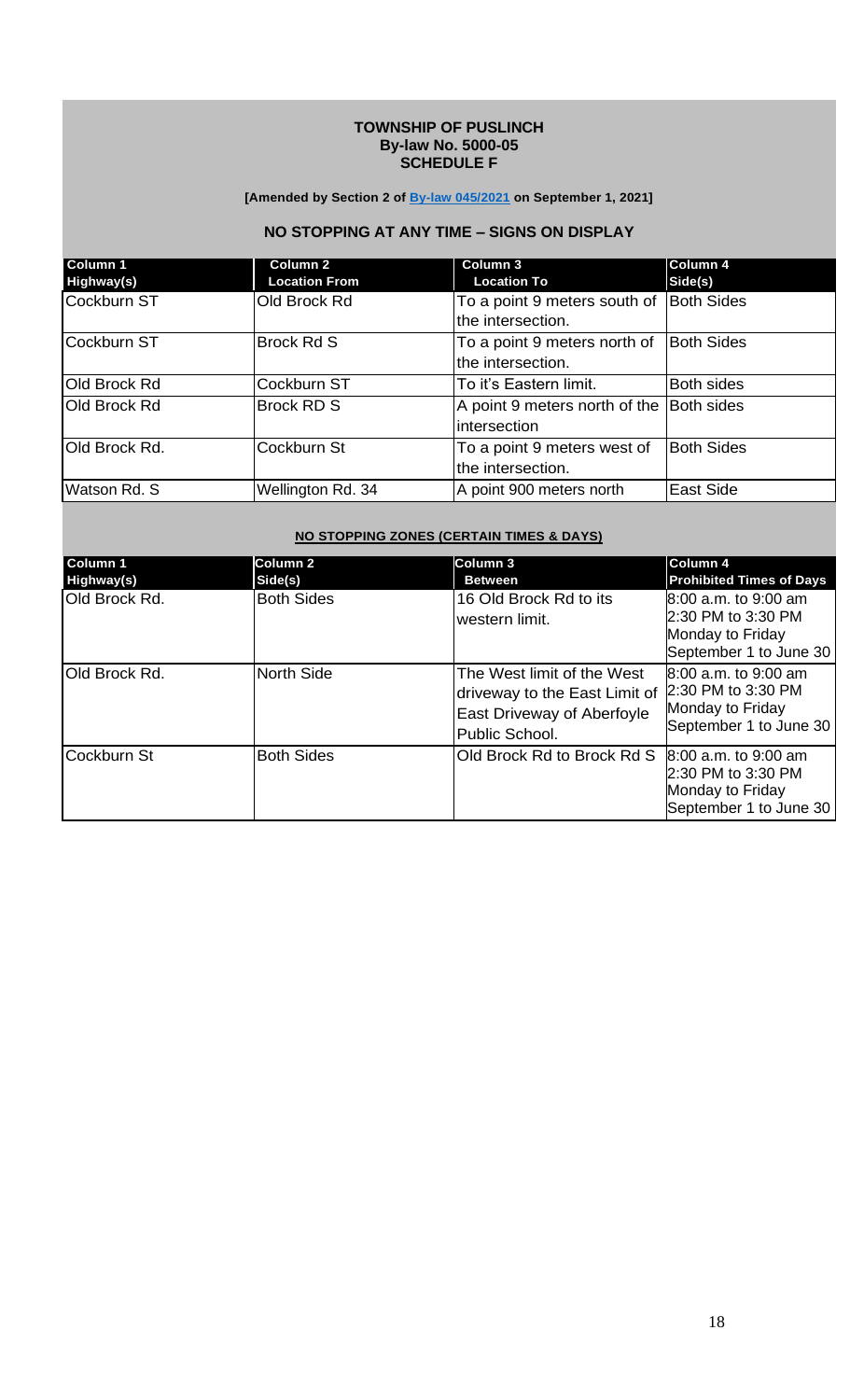## **By-law 5000-05**

## **Schedule "G"**

## **School Bus Loading Zones**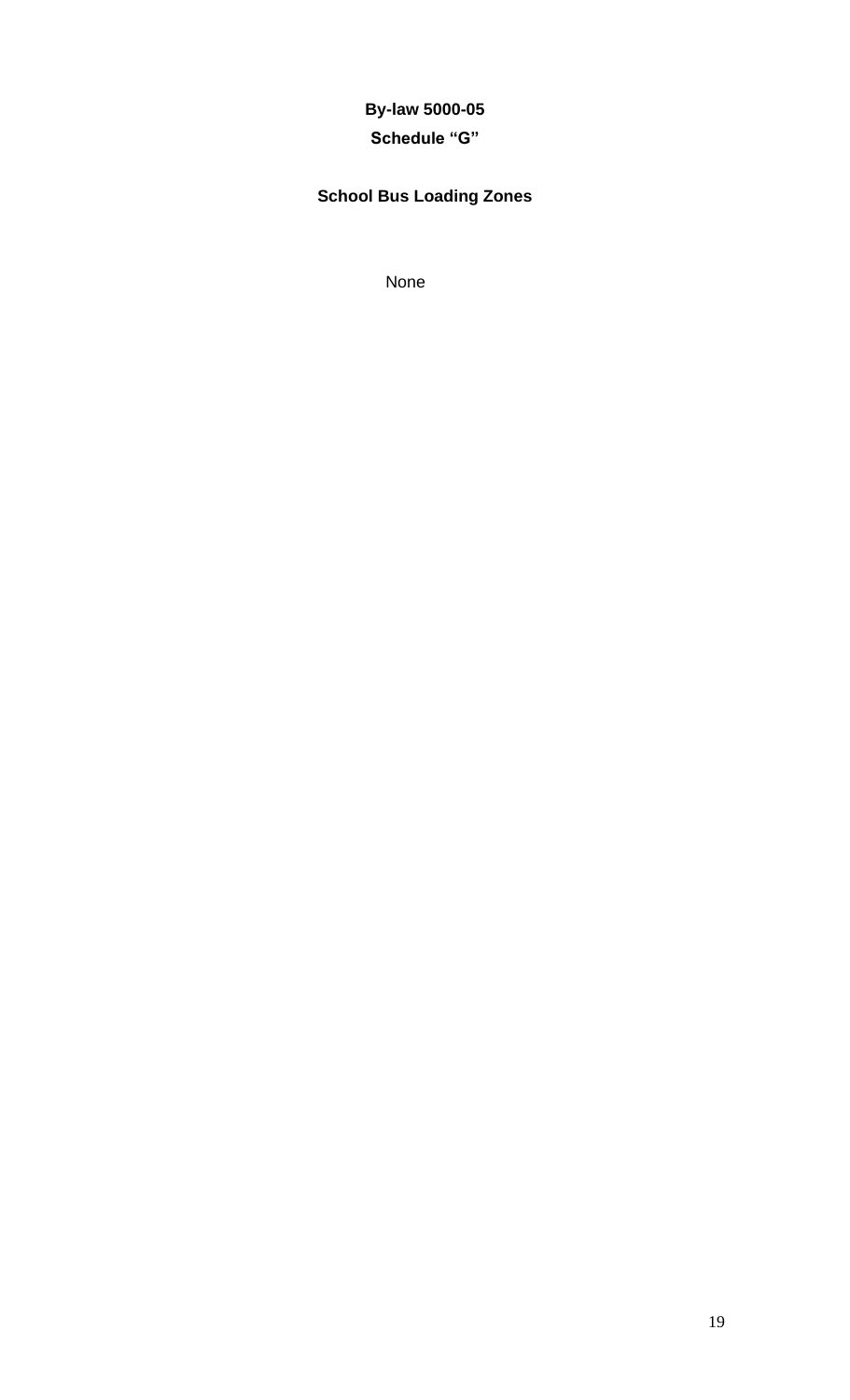## **By-law 5000-05 Schedule "H"**

## **Taxicab and Vehicles for Hire Stand**

[Amended by Section 3 of  $\frac{By-law 034/2021}{Byl}$  on June 16, 2021]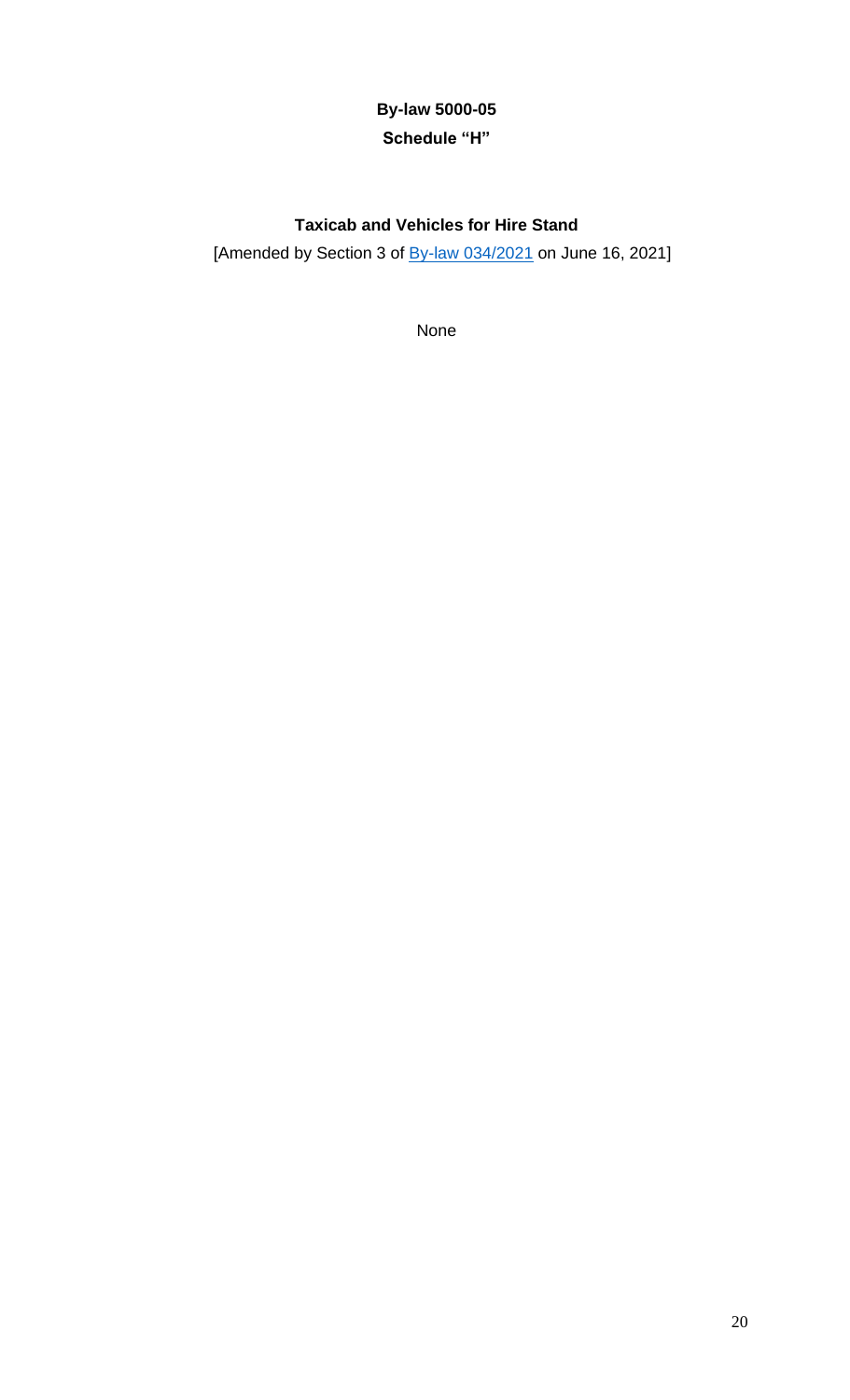## **By-law 5000-05**

## **Schedule "I"**

## **Time Limited Parking Zones**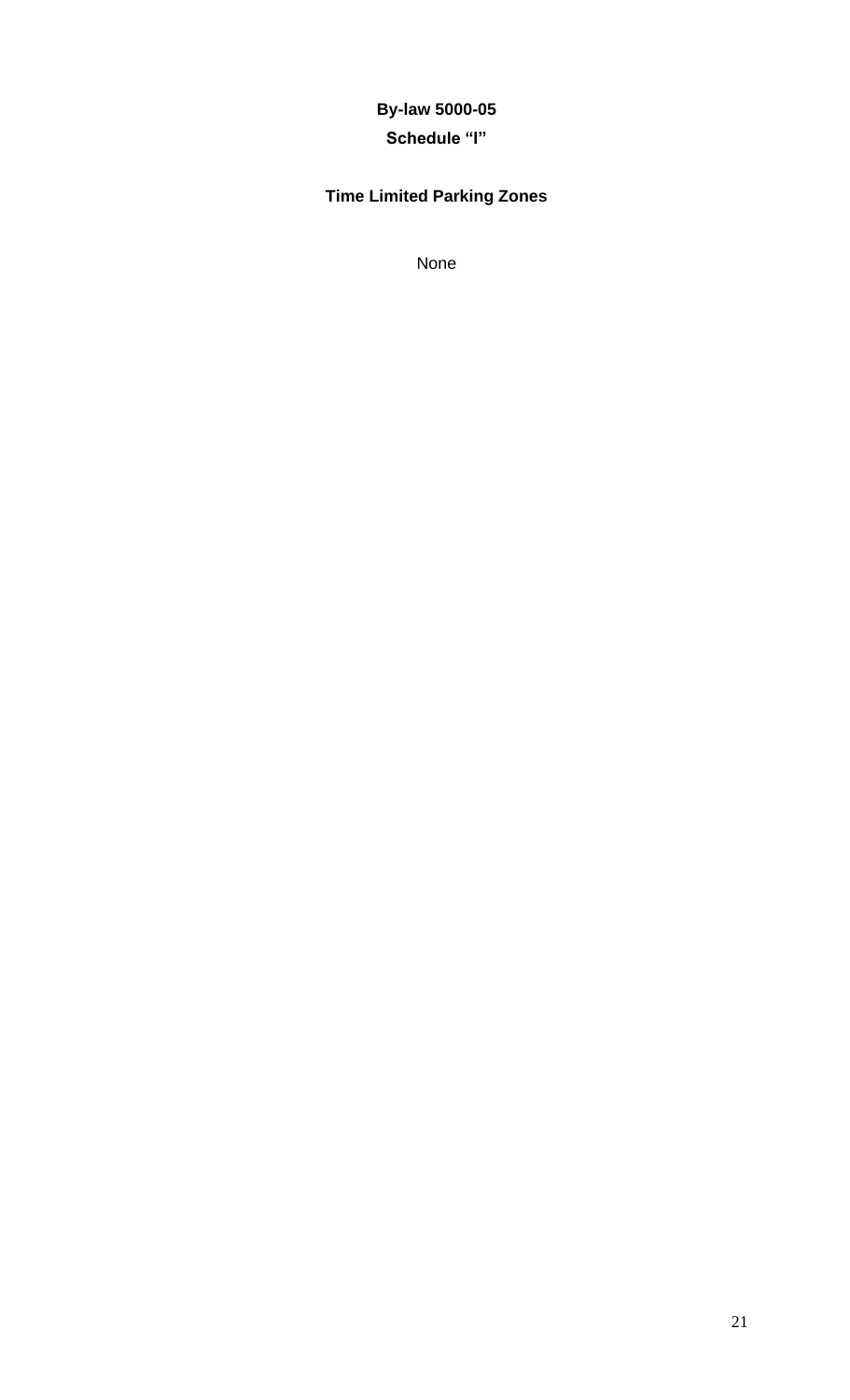### **TOWNSHIP OF PUSLINCH**

#### **PART II –** *Provincial Offences Act*

#### **SHORT FORM WORDING**

### **TOWNSHIP OF PUSLINCH BY-LAW 5000-05**

### **A By-law to Manage and Regulate Parking in the Township of Puslinch.**

| <b>ITEM</b>    | <b>COLUMN1</b><br><b>Short Form Wording</b>                        | <b>COLUMN 2</b><br><b>Provision</b><br><b>Creating or</b><br><b>Defining</b><br><b>Offence</b> | <b>COLUMN 3</b><br><b>Voluntary</b><br><b>Payment</b><br>(within 15<br>days) | <b>COLUMN 3</b><br><b>Set Fine</b> |
|----------------|--------------------------------------------------------------------|------------------------------------------------------------------------------------------------|------------------------------------------------------------------------------|------------------------------------|
| 1              | Park in no parking zone                                            | 9.1                                                                                            | \$20.00                                                                      | \$30.00                            |
| $\overline{2}$ | Park within 1 metre of driveway                                    | 9.2                                                                                            | \$20.00                                                                      | \$30.00                            |
| 3              | Park in front of driveway                                          | 9.3                                                                                            | \$20.00                                                                      | \$30.00                            |
| 4              | Park in fire route                                                 | 9.4                                                                                            | \$20.00                                                                      | \$30.00                            |
| 5              | Park within 3 metres of fire hydrant                               | 9.5                                                                                            | \$20.00                                                                      | \$30.00                            |
| 6              | Park left wheels to curb                                           | 9.6                                                                                            | \$20.00                                                                      | \$30.00                            |
| $\overline{7}$ | Overtime parking                                                   | 9.7                                                                                            | \$20.00                                                                      | \$30.00                            |
| 8              | Park not within prohibited time                                    | 9.8                                                                                            | \$20.00                                                                      | \$30.00                            |
| 9              | Park further than 0.15 metres from curb                            | 9.9                                                                                            | \$20.00                                                                      | \$30.00                            |
| 10             | Park 2am to 6am                                                    | 9.10                                                                                           | \$20.00                                                                      | \$30.00                            |
| 11             | Park not within guidelines                                         | 9.11                                                                                           | \$20.00                                                                      | \$30.00                            |
| 12             | Park on highway in excess of 24 consecutive<br>hours               | 9.12                                                                                           | \$20.00                                                                      | \$30.00                            |
| 13             | Park on municipal parking lot in excess of 24<br>consecutive hours | 9.13                                                                                           | \$20.00                                                                      | \$30.00                            |
| 14             | Park in temporary no Parking zone                                  | 9.14                                                                                           | \$20.00                                                                      | \$30.00                            |
| 15             | Park on sidewalk                                                   | 9.15                                                                                           | \$20.00                                                                      | \$30.00                            |
| 16             | Park in intersection                                               | 9.16                                                                                           | \$20.00                                                                      | \$30.00                            |
| 17             | Park within 9 metres of intersection                               | 9.17                                                                                           | \$20.00                                                                      | \$30.00                            |
| 18             | Park in taxicab stand                                              | 9.18                                                                                           | \$20.00                                                                      | \$30.00                            |
| 19             | Park in school bus loading zone                                    | 9.19                                                                                           | \$20.00                                                                      | \$30.00                            |
| 20             | Park in pedestrian crossover                                       | 9.20                                                                                           | \$20.00                                                                      | \$30.00                            |
| 21             | Park within 9 metres of pedestrian crossover                       | 9.21                                                                                           | \$20.00                                                                      | \$30.00                            |
| 22             | Park in crosswalk                                                  | 9.22                                                                                           | \$20.00                                                                      | \$30.00                            |
| 23             | Park within 9 metres of crosswalk                                  | 9.23                                                                                           | \$20.00                                                                      | \$30.00                            |
| 24             | Park opposite boulevard                                            | 9.24                                                                                           | \$20.00                                                                      | \$30.00                            |
| 25             | Park – fail to leave 3 metres of roadway clear                     | 9.25                                                                                           | \$20.00                                                                      | \$30.00                            |
| 26             | Park roadway side of parked vehicle                                | 9.26                                                                                           | \$20.00                                                                      | \$30.00                            |
| 27             | Park in bus stop                                                   | 9.27                                                                                           | \$20.00                                                                      | \$30.00                            |
| 28             | Park in order to repair, wash or maintain vehicle                  | 9.28                                                                                           | \$20.00                                                                      | \$30.00                            |
| 29             | Park on bridge                                                     | 9.29                                                                                           | \$20.00                                                                      | \$30.00                            |
| 30             | Park – obstruct access ramp                                        | 9.30                                                                                           | \$20.00                                                                      | \$30.00                            |
| 31             | Angle park – not within markings                                   | 9.31                                                                                           | \$20.00                                                                      | \$30.00                            |
| 32             | Parked in an accessible parking space                              | 9.32                                                                                           | N/A                                                                          | \$300.00                           |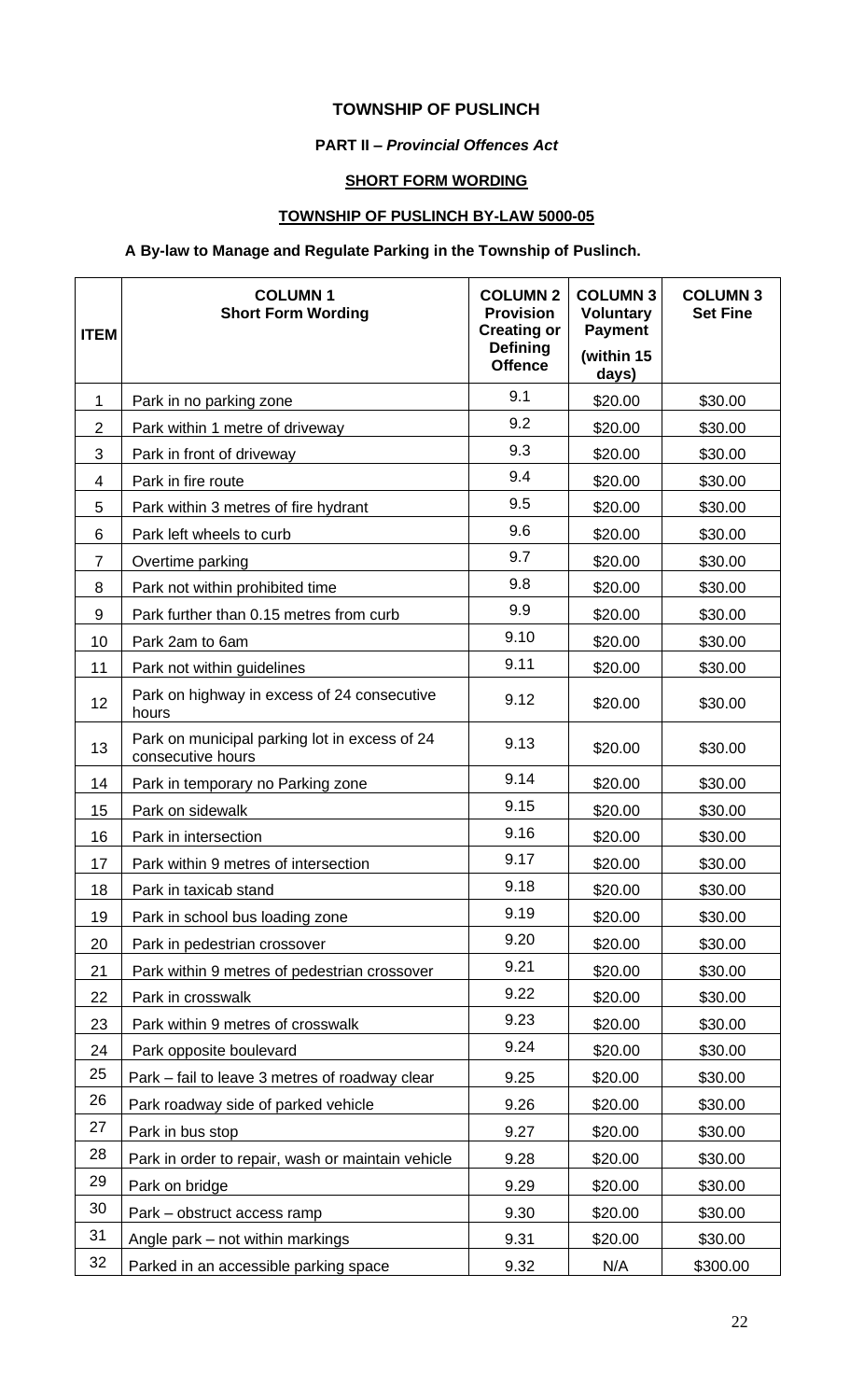| <b>ITEM</b> | <b>COLUMN1</b><br><b>Short Form Wording</b>                | <b>COLUMN 2</b><br><b>Provision</b><br><b>Creating or</b><br><b>Defining</b><br><b>Offence</b> | <b>COLUMN 3</b><br><b>Voluntary</b><br><b>Payment</b><br>(within 15<br>days) | <b>COLUMN 3</b><br><b>Set Fine</b> |
|-------------|------------------------------------------------------------|------------------------------------------------------------------------------------------------|------------------------------------------------------------------------------|------------------------------------|
| 33          | Park commercial vehicle Between 1 am - 6 am                | 9.33                                                                                           | \$20.00                                                                      | \$30.00                            |
| 34          | Park commercial vehicle On municipal parking lot           | 9.34                                                                                           | \$20.00                                                                      | \$30.00                            |
| 35          | Park within 15 metres of Railroad crossing                 | 9.35                                                                                           | \$20.00                                                                      | \$30.00                            |
| 36          | Park in designated parking space – no permit               | 9.36                                                                                           | N/A                                                                          | \$300.00                           |
| 37          | Park – interfere with snow removal                         | 9.37                                                                                           | \$20.00                                                                      | \$30.00                            |
| 38          | Park facing wrong way on one way street                    | 9.38                                                                                           | \$20.00                                                                      | \$30.00                            |
| 39          | Park further than 0.15 metres from curb on 1 way<br>street | 9.39                                                                                           | \$20.00                                                                      | \$30.00                            |
| 40          | Park vehicle on boulevard                                  | 9.40                                                                                           | \$20.00                                                                      | \$30.00                            |
| 41          | Stop in no stopping zone                                   | 10.1                                                                                           | \$20.00                                                                      | \$30.00                            |
| 42          | Stop – roadway side of parked vehicle                      | 10.2                                                                                           | \$20.00                                                                      | \$30.00                            |
| 43          | Stop within 9 metres of intersection                       | 10.3                                                                                           | \$20.00                                                                      | \$30.00                            |
| 44          | Stop in bus stop                                           | 10.4                                                                                           | \$20.00                                                                      | \$30.00                            |
| 45          | Stop in school bus loading zone                            | 10.5                                                                                           | \$20.00                                                                      | \$30.00                            |
| 46          | Stop with left wheels to curb                              | 10.6                                                                                           | \$20.00                                                                      | \$30.00                            |

**Note: The penalty provision for the offences indicated above is Section 4 of By-law No. 5000-05, a certified copy of which has been filed.**